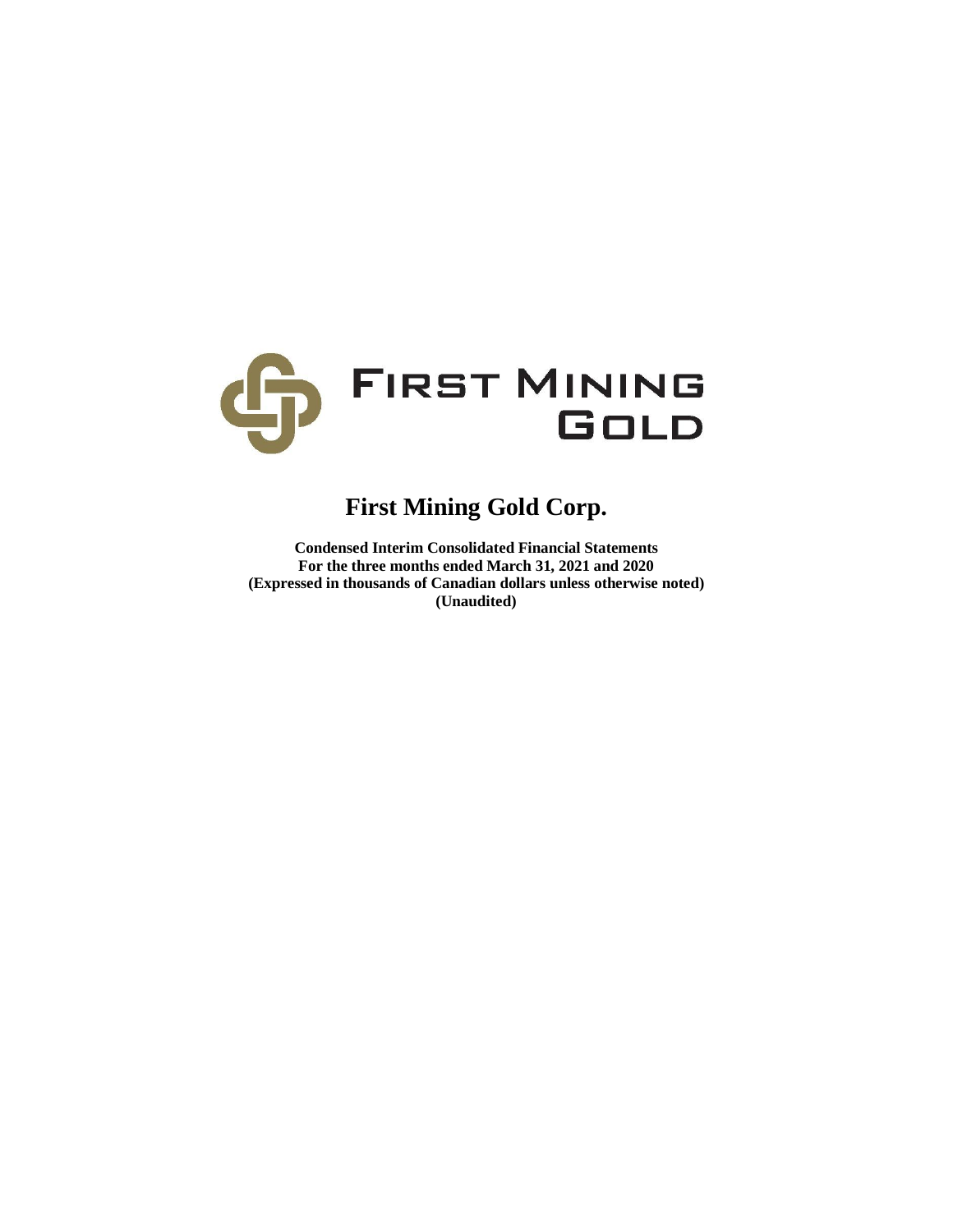# **FIRST MINING GOLD CORP.**  INTERIM CONSOLIDATED STATEMENTS OF FINANCIAL POSITION AS AT MARCH 31, 2021 AND DECEMBER 31, 2020 (Expressed in thousands of Canadian dollars unless otherwise noted)

(Unaudited)

|                                                                                          | March 31,         |    | December 31,      |
|------------------------------------------------------------------------------------------|-------------------|----|-------------------|
|                                                                                          | 2021              |    | 2020              |
| <b>ASSETS</b>                                                                            |                   |    |                   |
| Current                                                                                  |                   |    |                   |
| Cash and cash equivalents                                                                | \$<br>39,174      | \$ | 28,901            |
| Investments (Note 3)                                                                     | 13,907            |    | 18,425            |
| Prepaid expenses, accounts and other receivables                                         | 640               |    | 2,700             |
| <b>Total current assets</b>                                                              | 53,721            |    | 50,026            |
|                                                                                          |                   |    |                   |
| Non-current                                                                              |                   |    |                   |
| Mineral properties (Note 4)                                                              | 186,761           |    | 179,429           |
| Investment in Treasury Metals Inc. (Note 5)                                              | 39,867            |    | 63,812            |
| Mineral property investments (Note 6)                                                    | 6,026             |    | 6,726             |
| Property and equipment                                                                   | 864               |    | 570               |
| Other assets                                                                             | 617               |    | 650               |
| <b>Total non-current assets</b>                                                          | 234,135           |    | 251,187           |
| <b>TOTAL ASSETS</b>                                                                      | \$<br>287,856     | \$ | 301,213           |
| <b>LIABILITIES</b>                                                                       |                   |    |                   |
| <b>Current</b>                                                                           |                   |    |                   |
| Accounts payable and accrued liabilities                                                 | \$<br>1,735       | \$ | 2,013             |
| Current portion of lease liability                                                       | 116               |    | 112               |
| Current portion of environmental reclamation provision (Note 7)                          | 97                |    | 250               |
| Option - PC Gold (Note 4(b))                                                             | 7,910             |    | 4,410             |
| Obligation to distribute investments (Note 5)                                            | 21,749            |    | 34,040            |
| <b>Total current liabilities</b>                                                         | 31,607            |    | 40,825            |
|                                                                                          |                   |    |                   |
| <b>Non-current</b>                                                                       |                   |    |                   |
| Lease liability                                                                          | 411               |    | 442               |
| Environmental reclamation provision (Note 7)                                             | 3,040             |    | 3,133             |
| Silver Stream derivative liability (Note 8)                                              | 29,071            |    | 13,260            |
| <b>Total non-current liabilities</b>                                                     | 32,522            |    | 16,835            |
| <b>TOTAL LIABILITIES</b>                                                                 | 64,129            |    | 57,660            |
| <b>SHAREHOLDERS' EQUITY</b>                                                              |                   |    |                   |
|                                                                                          |                   |    |                   |
| Share capital (Note 9)                                                                   | 317,226<br>45,828 |    | 317,167<br>44,648 |
| Warrant and share-based payment reserve (Note 9)<br>Accumulated other comprehensive loss | (1, 747)          |    | (1, 392)          |
| Accumulated deficit                                                                      | (137, 580)        |    | (116, 870)        |
| Total shareholders' equity                                                               | 223,727           |    | 243,553           |
|                                                                                          |                   |    |                   |
| TOTAL LIABILITIES AND SHAREHOLDERS' EQUITY<br>$Cubcount$ and $A$                         | \$<br>287,856     | Ş  | 301,213           |

Subsequent events (Note 14)

The consolidated financial statements were approved by the Board of Directors:

Signed: "Keith Neumeyer", Director Signed: "Raymond Polman", Director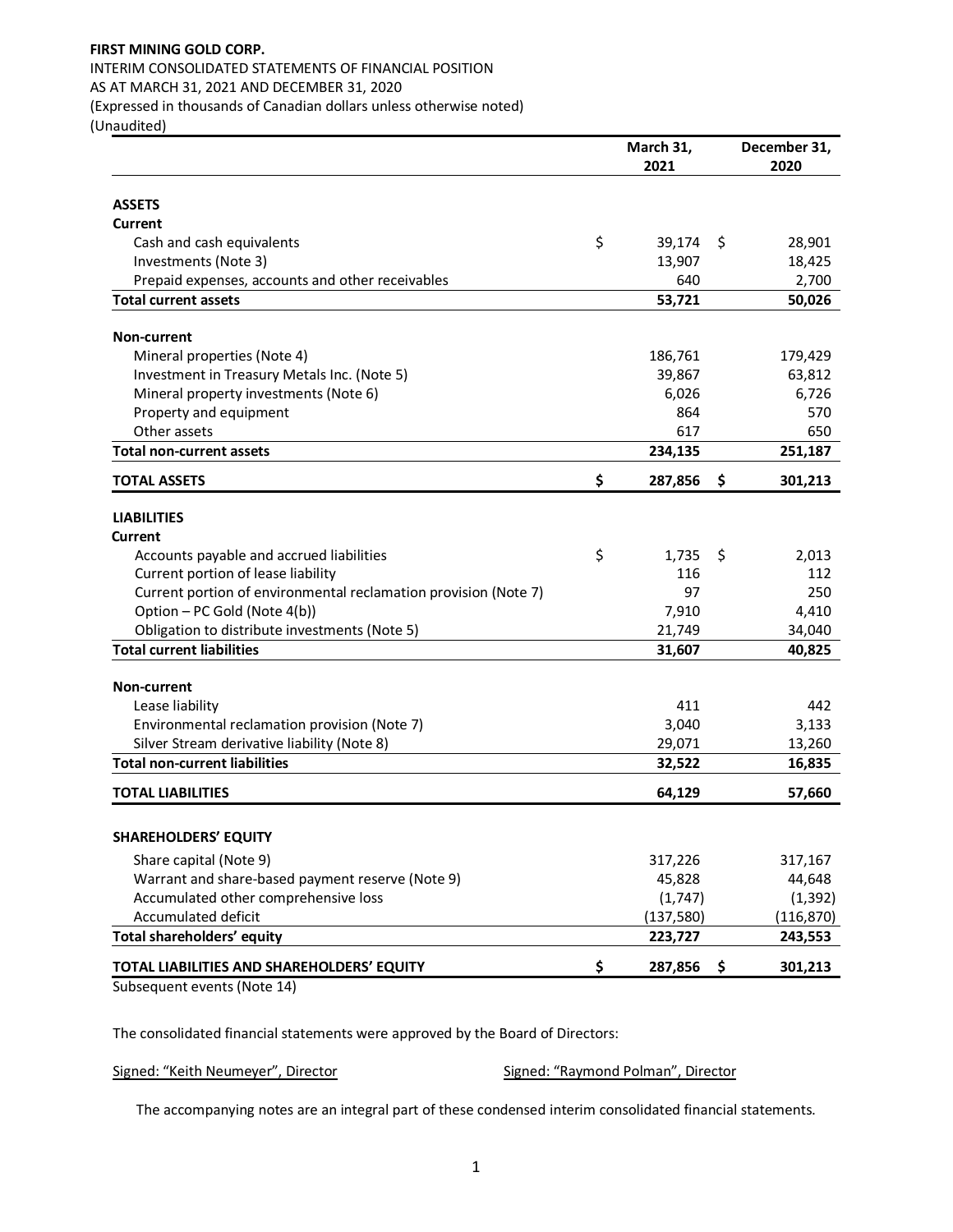INTERIM CONSOLIDATED STATEMENTS OF CASH FLOWS FOR THE THREE MONTHS ENDED MARCH 31, 2021 AND 2020 (Expressed in thousands of Canadian dollars unless otherwise noted) (Unaudited)

|                                                                | Three months ended March 31, |               |          |  |  |
|----------------------------------------------------------------|------------------------------|---------------|----------|--|--|
|                                                                |                              | 2021          | 2020     |  |  |
| Cash flows from operating activities                           |                              |               |          |  |  |
| Net loss for the period                                        | \$                           | $(33,001)$ \$ | (1, 462) |  |  |
| Adjustments for:                                               |                              |               |          |  |  |
| Impairment of non-current assets (Note 5)                      |                              | 23,555        |          |  |  |
| Share-based payments (Note 9)                                  |                              | 776           | 405      |  |  |
| Depreciation                                                   |                              | 76            | 67       |  |  |
| Fair value loss on Silver Stream derivative liability (Note 8) |                              | 6,003         |          |  |  |
| Investments fair value loss (Note 3)                           |                              | 787           |          |  |  |
| Other expenses                                                 |                              | 38            | 18       |  |  |
| Accrued interest receivable                                    |                              | (37)          |          |  |  |
| Unrealized foreign exchange loss                               |                              | 54            | 6        |  |  |
| Deferred income tax expense                                    |                              |               | 67       |  |  |
| Equity loss from investment in Treasury Metals (Note 5 (b))    |                              | 390           |          |  |  |
| Operating cash flows before movements in working capital       |                              | (1, 359)      | (899)    |  |  |
| Changes in non-cash working capital items:                     |                              |               |          |  |  |
| Decrease (increase) in accounts and other receivables          |                              | 63            | (58)     |  |  |
| Decrease in prepaid expenditures                               |                              | 76            | 83       |  |  |
| Decrease in accounts payables and accrued liabilities          |                              | (654)         | (439)    |  |  |
| Total cash used in operating activities                        |                              | (1,874)       | (1, 313) |  |  |
| Cash flows from investing activities                           |                              |               |          |  |  |
| Mineral property expenditures (Note 4)                         |                              | (3,098)       | (3,255)  |  |  |
| Proceeds from sale of investments (Note 3)                     |                              | 10,825        |          |  |  |
| Property and equipment purchases                               |                              | (238)         | (131)    |  |  |
| Option payments and expenditures recovered (Note 4)            |                              |               | 100      |  |  |
| Total cash provided by (used in) investing activities          |                              | 7,489         | (3, 286) |  |  |
| Cash flows from financing activities                           |                              |               |          |  |  |
| Net proceeds from private placements                           |                              |               | 9,154    |  |  |
| Proceeds from Silver Stream (Note 8)                           |                              | 4,757         |          |  |  |
| Proceeds from exercise of warrants and stock options           |                              | 9             | 60       |  |  |
| Repayment of lease liability                                   |                              | (27)          | (17)     |  |  |
| Finance costs paid                                             |                              | (13)          | (10)     |  |  |
| Total cash provided by financing activities                    |                              | 4,726         | 9,187    |  |  |
| Foreign exchange effect on cash                                |                              | (68)          | 7        |  |  |
| Change in cash and cash equivalents                            |                              | 10,273        | 4,595    |  |  |
| Cash and cash equivalents, beginning                           |                              | 28,901        | 5,902    |  |  |
| Cash and cash equivalents, ending                              | \$                           | 39,174 \$     | 10,497   |  |  |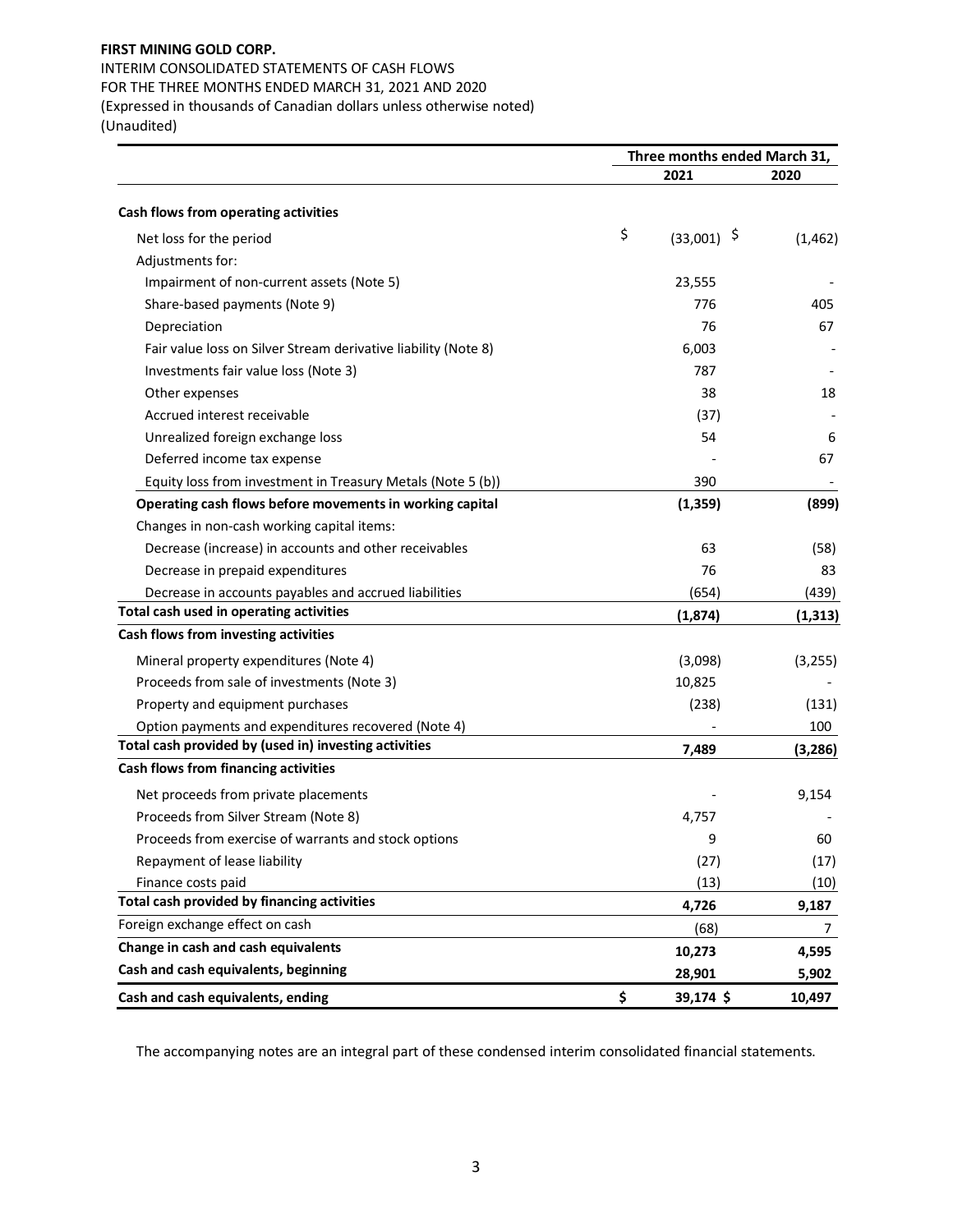# INTERIM CONSOLIDATED STATEMENTS OF NET LOSS AND COMPREHENSIVE LOSS

FOR THE THREE MONTHS ENDED MARCH 31, 2021 AND 2020

(Expressed in thousands of Canadian dollars, except share and per share amounts) (Unaudited)

|                                                                     | Three months ended March 31, |         |             |
|---------------------------------------------------------------------|------------------------------|---------|-------------|
|                                                                     | 2021                         |         | 2020        |
| <b>OPERATING EXPENSES (Note 10)</b>                                 |                              |         |             |
| General and administration                                          | \$<br>1,355                  | \$      | 757         |
| Exploration and evaluation                                          | 239                          |         | 203         |
| Investor relations and marketing communications                     | 473                          |         | 299         |
| Corporate development and due diligence                             | 157                          |         | 132         |
| Impairment of non-current assets (Note 5)                           | 23,555                       |         |             |
| Loss from operational activities                                    | 25,779                       |         | 1,391       |
| <b>OTHER ITEMS</b>                                                  |                              |         |             |
| Change in fair value on Silver Stream derivative liability (Note 8) | 6,003                        |         |             |
| Investments fair value loss (Note 3)                                | 787                          |         |             |
| Other expenses                                                      | 107                          |         | 42          |
| Interest and other income                                           | (65)                         |         | (38)        |
| Loss before income taxes and equity loss                            | \$<br>32,611                 | \$      | 1,395       |
| Deferred income tax expense                                         |                              |         | 67          |
| Equity loss from investment in Treasury Metals (Note 5)             | 390                          |         |             |
| Net loss for the period                                             | \$<br>33,001                 | \$      | 1,462       |
| OTHER COMPREHENSIVE INCOME (LOSS)                                   |                              |         |             |
| Items that will not be reclassified to net income or (loss):        |                              |         |             |
| Investments fair value (gain) loss (Note 3)                         | (349)                        |         | 377         |
| Mineral property investments fair value loss (gain) (Note 6)        | 700                          |         | (335)       |
| Items that may be reclassified to net loss or (income):             |                              |         |             |
| Currency translation adjustment                                     | 4                            |         | (64)        |
| Other comprehensive loss (income)                                   | 355                          |         | (22)        |
| Net loss and comprehensive loss for the period                      | \$<br>33,356                 | \$      | 1,440       |
| Basic and diluted loss per share (in dollars)                       | \$<br>0.05                   | $\zeta$ | 0.00        |
| Weighted average number of shares outstanding - Basic and Diluted   | 697,275,841                  |         | 608,970,889 |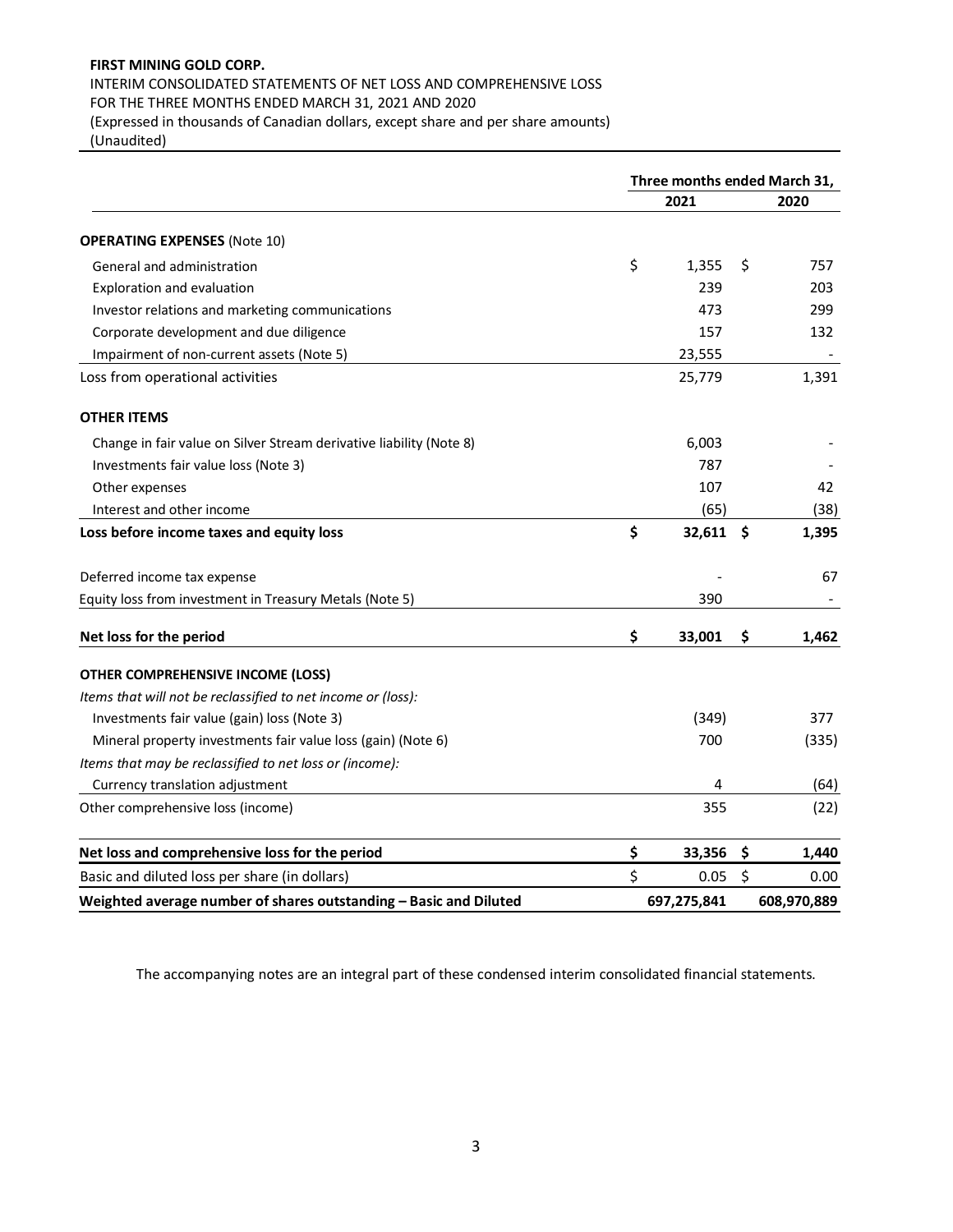INTERIM CONSOLIDATED STATEMENTS OF CHANGES IN EQUITY

FOR THE THREE MONTHS ENDED MARCH 31, 2021 AND 2020

(Expressed in thousands of Canadian dollars, except share and per share amounts)

(Unaudited)

|                                                                                    | <b>Number of</b><br>Share-based<br>Share<br>Warrant<br>common<br>payment |            |                          |                          | Accumulated<br>other<br>comprehensive | Accumulated     |          |
|------------------------------------------------------------------------------------|--------------------------------------------------------------------------|------------|--------------------------|--------------------------|---------------------------------------|-----------------|----------|
|                                                                                    | shares                                                                   | capital    | reserve                  | reserve                  | income (loss)                         | deficit         | Total    |
|                                                                                    |                                                                          |            |                          |                          |                                       |                 |          |
| Balance as at December 31, 2019                                                    | 591,997,138 \$                                                           | 282,666 \$ | 14,532 \$                | 18,798 \$                | $(3,649)$ \$                          | $(50,015)$ \$   | 262,332  |
| Proceeds from private placements (Note 9(b))                                       | 40,198,095                                                               | 8,160      | 1,122                    |                          |                                       |                 | 9,282    |
| Flow-through share premium liability (Note 9(b))                                   |                                                                          | (300)      |                          |                          |                                       |                 | (300)    |
| Shares issuance costs (Note 9(b))                                                  |                                                                          | (110)      | (18)                     |                          |                                       |                 | (128)    |
| Exercise of options (Note 9(d))                                                    | 400.000                                                                  | 171        |                          | (111)                    |                                       |                 | 60       |
| Shares issued for prior mineral property acquisition                               | 24,220                                                                   | 4          | $\overline{\phantom{a}}$ | $\overline{a}$           |                                       |                 | 4        |
| Share-based payments                                                               |                                                                          |            |                          | 629                      |                                       |                 | 629      |
| Loss for the period                                                                |                                                                          |            |                          |                          |                                       | (1, 462)        | (1, 462) |
| Other comprehensive income                                                         |                                                                          |            |                          | $\overline{\phantom{a}}$ | 22                                    |                 | 22       |
| Balance as at March 31, 2020                                                       | 632,619,453 \$                                                           | 290,591 \$ | 15,636 \$                | 19,316 \$                | $(3,627)$ \$                          | $(51, 477)$ \$  | 270,439  |
| Balance as at December 31, 2020                                                    | 697,216,453 \$                                                           | 317,167 \$ | 25,056 \$                | 19,592 \$                | $(1,392)$ \$                          | $(116, 870)$ \$ | 243,553  |
| Exercise of options (Note 9(d))                                                    | 25,000                                                                   | 9          |                          | (3)                      |                                       |                 | 6        |
| Exercise of warrants (Note 9(c))<br>Shares issued on acquisition of the Swain Post | 10,000                                                                   | 4          | (1)                      |                          |                                       |                 | 3        |
| property (Note 4(b))                                                               | 118,483                                                                  | 46         |                          |                          |                                       |                 | 46       |
| Share-based payments<br>Obligation to distribute investments fair value            |                                                                          |            |                          | 1,184                    |                                       |                 | 1,184    |
| adjustment                                                                         |                                                                          |            |                          |                          |                                       | 12,291          | 12,291   |
| Loss for the period                                                                |                                                                          |            |                          |                          |                                       | (33,001)        | (33,001) |
| Other comprehensive loss                                                           |                                                                          |            |                          |                          | (355)                                 |                 | (355)    |
| Balance as at March 31, 2021                                                       | 697,369,936 \$                                                           | 317,226 \$ | 25,055 \$                | 20,773 \$                | $(1,747)$ \$                          | $(137,580)$ \$  | 223,727  |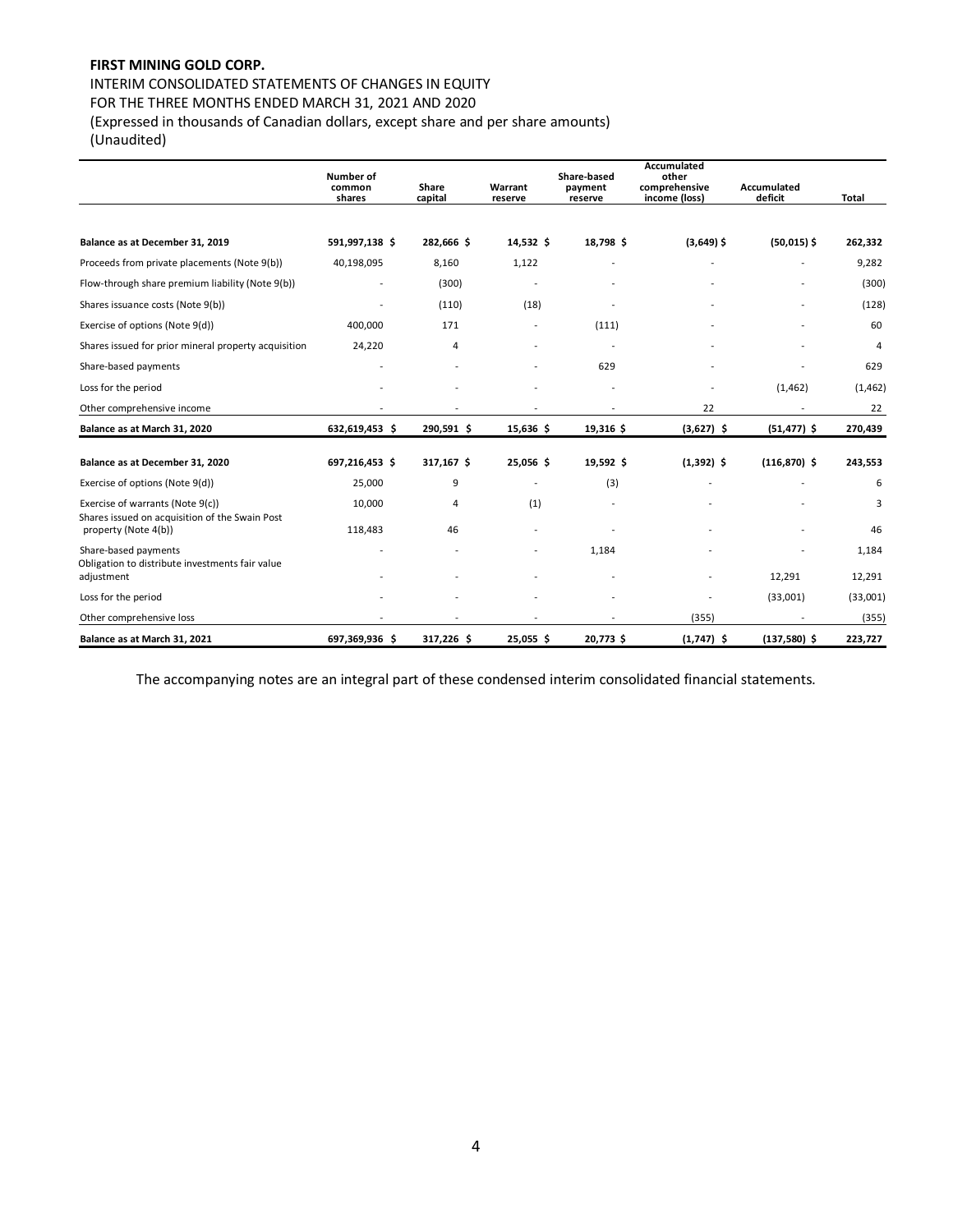## **1. NATURE OF OPERATIONS**

First Mining Gold Corp. (the "Company" or "First Mining") is a public company which is listed on the Toronto Stock Exchange (the "TSX") under the symbol "FF", on the OTCQX under the symbol "FFMGF", and on the Frankfurt Stock Exchange under the symbol "FMG". The Company's head office and principal address is Suite 2070 – 1188 West Georgia Street, Vancouver, British Columbia, Canada, V6E 4A2.

First Mining was incorporated on April 4, 2005. The Company changed its name to First Mining Gold Corp. in January 2018.

First Mining is a Canadian gold company focused on the permitting and development of the Springpole Gold Project in northwestern Ontario. The Company also holds a significant equity investment in Treasury Metals Inc. ("Treasury Metals") (TSX: TML) (Note 5) which is advancing the Goliath-Goldlund gold complex in Ontario towards a construction decision. First Mining's portfolio of gold projects in eastern Canada also includes Pickle Crow (being advanced in partnership with Auteco Minerals Ltd. ("Auteco") (ASX: AUT)), Cameron, Hope Brook, Duparquet, Duquesne, and Pitt.

In March 2020, the World Health Organization declared a global pandemic related to the virus known as COVID-19. As the Company does not have production activities, the ability to fund ongoing exploration is affected by the availability of financing. Due to market uncertainty arising from the impacts of COVID-19 the Company may be restricted in its ability to raise additional funding. The impact of COVID-19 on the Company over time is not determinable; however, its effects may have a material impact on the Company's financial position, results of operations and cash flows in future periods.

#### **2. BASIS OF PRESENTATION**

These unaudited condensed interim consolidated financial statements have been prepared in accordance with International Accounting Standard 34, *Interim Financial Reporting* using policies consistent with International Financial Reporting Standards as issued by the International Accounting Standards Board ("IFRS"). These condensed interim consolidated financial statements should be read in conjunction with the Company's audited annual consolidated financial statements for the year ended December 31, 2020, as some disclosures from the annual consolidated financial statements have been condensed or omitted.

These unaudited condensed interim consolidated financial statements have been prepared on a historical cost basis, except for financial instruments classified as fair value through profit and loss or fair value through other comprehensive income (loss), which are stated at their fair value. The condensed interim consolidated financial statements are presented in thousands of Canadian dollars, unless otherwise noted, and tabular amounts are expressed in thousands of Canadian dollars.

These condensed interim consolidated financial statements include the accounts of the Company and its subsidiaries.

The functional currency of the Company and its Canadian subsidiaries is the Canadian dollar while the functional currency of the Company's non-Canadian subsidiary is the US dollar.

These unaudited condensed interim consolidated financial statements were approved by the Board of Directors on May 11, 2021.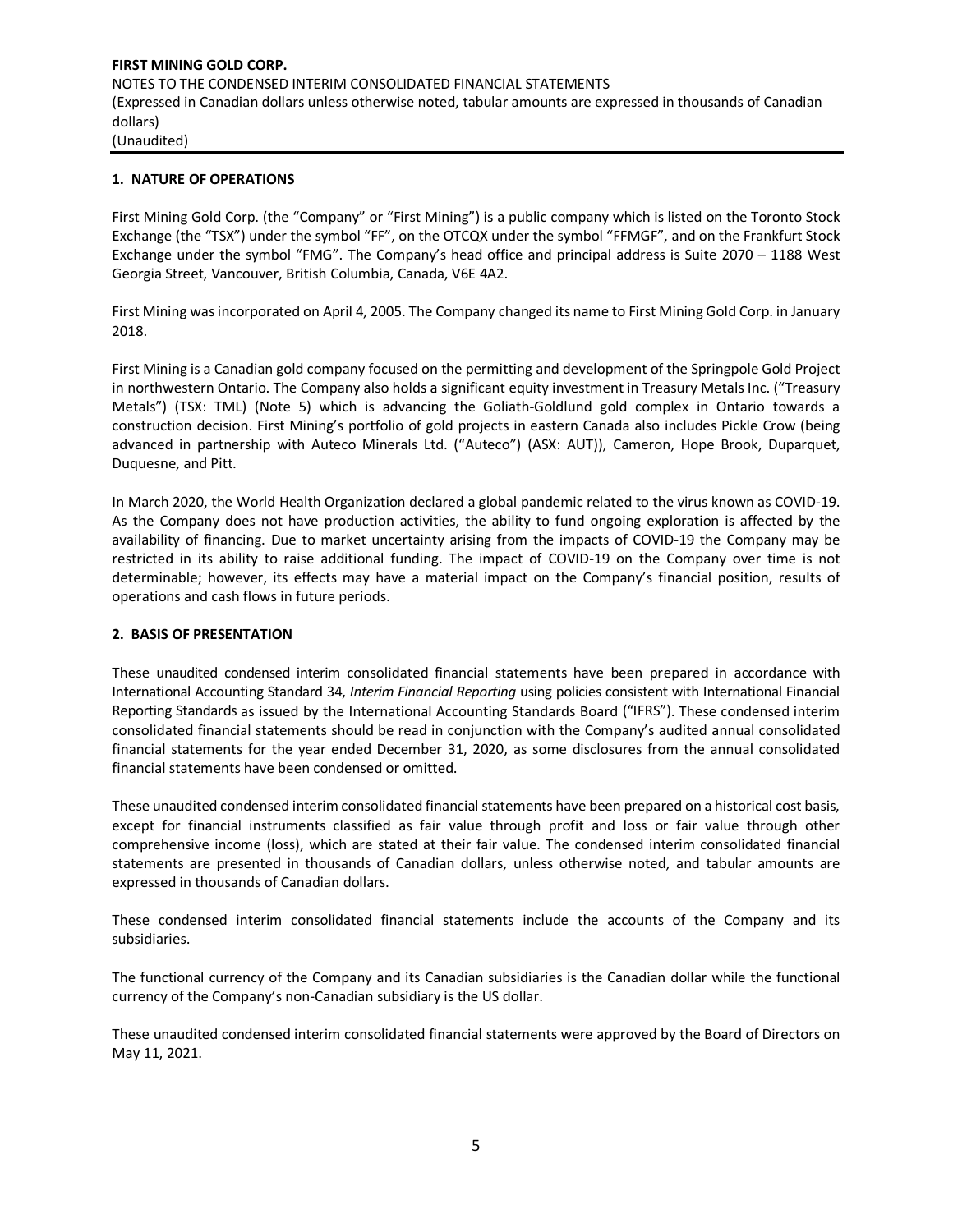## **2. BASIS OF PRESENTATION (Continued)**

In preparing the Company's unaudited condensed interim consolidated financial statements for the three months ended March 31, 2021, the Company used the same accounting policies, methods of computation, critical judgments and estimates as in the annual consolidated financial statements for the year ended December 31, 2020. There are no IFRS or International Financial Reporting Interpretations Committee interpretations that are not yet effective that would be expected to have a material impact on the Company's consolidated financial statements.

## **3. INVESTMENTS**

The movements in investments during the three months ended March 31, 2021 and the year ended December 31, 2020 are summarized as follows:

|                                              | <b>Marketable Securities</b><br>(FVTPL) | <b>Marketable Securities</b><br>(FVTOCI) |   | Warrants<br>(FVTPL)      |     | Total<br>Investments |
|----------------------------------------------|-----------------------------------------|------------------------------------------|---|--------------------------|-----|----------------------|
| Balance as at December 31, 2020              | 9,267                                   | 3,386                                    | S | 5,772                    | - S | 18,425               |
| Additions                                    | 5,051                                   |                                          |   | $\overline{\phantom{0}}$ |     | 5,051                |
| <b>Disposals</b>                             | (9,043)                                 | (88)                                     |   | $\overline{\phantom{a}}$ |     | (9, 131)             |
| Gain recorded in other<br>comprehensive loss |                                         | 349                                      |   | $\overline{\phantom{a}}$ |     | 349                  |
| Gain (loss) recorded in net loss             | 2,463                                   |                                          |   | (3,250)                  |     | (787)                |
| Balance as at March 31, 2021                 | 7,738                                   | 3,647                                    |   | 2.522                    |     | 13,907               |

|                                              |     | <b>Marketable Securities</b><br>(FVTPL) | Marketable<br><b>Securities</b> |     | Warrants<br>(FVTPL) | Total<br>Investments |
|----------------------------------------------|-----|-----------------------------------------|---------------------------------|-----|---------------------|----------------------|
| Balance as at December 31, 2019              | - S | $\sim$                                  | 1,775                           | - S | ۰.                  | 1,775                |
| <b>Additions</b>                             |     | 11,134                                  |                                 |     | 9,812               | 20,946               |
| <b>Disposals</b>                             |     | (6, 672)                                | $\overline{\phantom{a}}$        |     | -                   | (6, 672)             |
| Gain recorded in other<br>comprehensive loss |     |                                         | 1,611                           |     |                     | 1,611                |
| Gain (loss) recorded in net loss             |     | 4,805                                   | ۰                               |     | (4,040)             | 765                  |
| Balance as at December 31, 2020              |     | 9,267                                   | 3,386                           | S   | 5,772               | 18,425               |

The Company holds marketable securities of publicly traded companies as strategic interests and has less than a 10% equity interest in each of itsinvestees, with the exception of Treasury Metals(Note 5). The Auteco and First Majestic marketable securities and Treasury Metals Warrants were classified as FVTPL. Other marketable securities are designated as FVTOCI in accordance with the Company's accounting policy.

During the three months ended March 31, 2021, the Company:

- Sold a total of 400,000 common shares of First Majestic for net proceeds of \$9,022,000 which resulted in a realized gain on sale of \$3,863,000;
- Sold a total of 1,217,532 common shares of Gainey for net proceeds of \$88,000 which resulted in a realized gain on sale of \$13,000; and
- received the 287,300 common shares of First Majestic (initial recognition \$5,051,000, March 31, 2021 \$5,632,000) in connection with the Silver Purchase Agreement (defined in Note 8).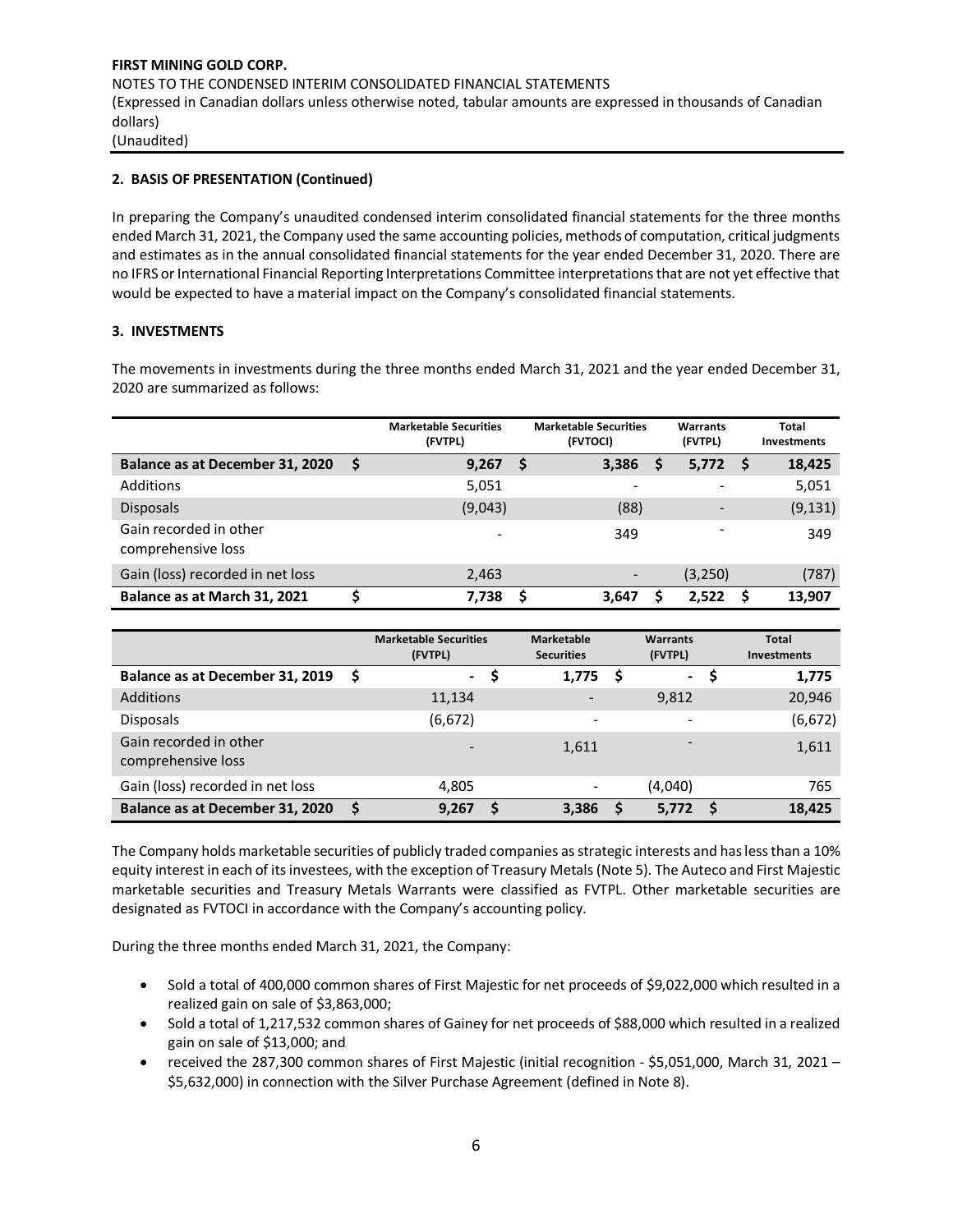NOTES TO THE CONDENSED INTERIM CONSOLIDATED FINANCIAL STATEMENTS

(Expressed in Canadian dollars unless otherwise noted, tabular amounts are expressed in thousands of Canadian dollars)

(Unaudited)

## **4. MINERAL PROPERTIES**

As at March 31, 2021 and December 31, 2020, the Company has capitalized the following acquisition, exploration, and evaluation costs on its mineral properties:

|                                                          |         | Springpole     | Cameron                  |     | Duquesne                 |   | Pitt  | <b>Hope Brook</b> |    | <b>Pickle Crow</b>       |     | Goldlund<br>(Note 5)     | Others $(1)$             |    | Total   |
|----------------------------------------------------------|---------|----------------|--------------------------|-----|--------------------------|---|-------|-------------------|----|--------------------------|-----|--------------------------|--------------------------|----|---------|
| Balance December 31, 2020                                |         | 87,907         | 31,875                   | . Ś | 5,144                    | Ś | 2,085 | 20,612            | Ŝ  | 24,986                   | . Ś |                          | 6,820                    | \$ | 179,429 |
| Acquisition                                              |         |                | $\overline{a}$           |     |                          |   |       | ٠                 |    |                          |     |                          | 80                       |    | 80      |
| Concessions, taxes, and royalties                        |         | 84             | 12                       |     | 3                        |   |       | 20                |    | 21                       |     |                          | $\overline{\phantom{a}}$ |    | 140     |
| Salaries and share-based payments                        |         | 806            | 45                       |     | $\overline{\phantom{a}}$ |   |       | 34                |    | 21                       |     |                          | 8                        |    | 914     |
| Drilling, exploration, and technical consulting          | $\zeta$ | 1,446          | 14                       |     |                          |   |       | 15                |    | 3,255                    |     |                          | 23                       |    | 4,754   |
| Assaying, field supplies, and environmental              |         | 935            | 18                       |     | $\overline{\phantom{a}}$ |   |       |                   |    | $\overline{\phantom{a}}$ |     |                          |                          |    | 958     |
| Travel and other expenditures                            |         | 467            | 10                       |     | $\overline{\phantom{a}}$ |   |       | 14                |    | $\overline{\phantom{a}}$ |     |                          | $\overline{\phantom{a}}$ |    | 491     |
| <b>Total expenditures</b>                                | Ś       | $3,738$ \$     | 99                       | -S  | 4                        | Ś |       | 84                | -S | 3,297                    | s   |                          | 115                      |    | 7,337   |
| Option payments received and expenditures recovered   \$ |         | $\sim$         | ٠                        |     | $\overline{a}$           |   |       | -                 |    |                          |     |                          | $\overline{\phantom{a}}$ |    |         |
| Currency translation adjustments                         |         | $\overline{a}$ | $\overline{\phantom{a}}$ |     | ٠                        |   |       | ٠                 |    | $\overline{\phantom{a}}$ |     |                          | (5)                      |    | (5)     |
| Disposal, impairment or reclassification                 |         |                | ۰                        |     | $\sim$                   |   |       | ۰                 |    | $\overline{a}$           |     |                          | $\overline{\phantom{a}}$ |    |         |
| Balance March 31, 2021                                   | Ś       | 91,645         | 31,974                   | -S  | 5,148                    |   | 2,085 | 20,696            | -S | 28,283                   |     | $\overline{\phantom{a}}$ | 6,930                    |    | 186,761 |
|                                                          |         |                |                          |     |                          |   |       |                   |    |                          |     |                          |                          |    |         |
|                                                          |         | Springpole     | Cameron                  |     | Duguesne                 |   | Pitt  | <b>Hope Brook</b> |    | <b>Pickle Crow</b>       |     | Goldlund<br>(Note 5)     | Others $(1)$             |    | Total   |
| Balance December 31, 2019                                | Ś       | 76,775         | 27,374                   |     | 5,133                    |   | 2,084 | 20,071            |    | 19,263                   |     | 98,894                   | 3,221                    | گ، | 252,815 |
| Acquisition                                              |         | $\overline{a}$ | 4,219                    |     | $\overline{\phantom{a}}$ |   |       | ۰                 |    | $\overline{\phantom{a}}$ |     |                          | $\overline{\phantom{a}}$ |    | 4,219   |
| Concessions taxes and royalties                          | ć       | 740            | 11                       |     | $\mathbf{\Omega}$        |   |       | 20                |    | 20                       |     | $\mathcal{L}$            | so I ¢                   |    | 956     |

| Acquisition                                              |        | 4,219                    |       |       |        |        |            |          | 4,219     |
|----------------------------------------------------------|--------|--------------------------|-------|-------|--------|--------|------------|----------|-----------|
| Concessions, taxes, and royalties                        | 740    | 11                       |       |       | 20     | 20     |            | 60       | 856       |
| Salaries and share-based payments                        | 1.300  | 145                      |       |       | 148    |        | 430        |          | 2,102     |
| Drilling, exploration, and technical consulting          | 4,828  | 52                       |       |       | 140    | 4,409  | 796        | 37       | 10,270    |
| Assaying, field supplies, and environmental              | 3,555  | 50                       |       |       | 123    | 1,217  | 255        |          | 5,208     |
| Travel and other expenditures                            | 709    | 24                       |       |       | 110    |        | 126        |          | 977       |
| <b>Total expenditures</b>                                | 87,907 | 31,875                   | 5,144 | 2,085 | 20,612 | 24,986 | 100,503    | 3,335    | 276,447   |
| Option payments received and expenditures recovered   \$ |        | ۰                        |       |       |        |        |            | $(48)$ : | (48)      |
| Currency translation adjustments                         |        |                          |       |       |        |        |            |          | (2)       |
| Disposal, impairment or reclassification                 |        | $\overline{\phantom{a}}$ |       |       |        |        | (100, 503) | 3,535    | (96, 968) |
| Balance December 31, 2020                                | 87,907 | 31,875                   | 5.144 | 2,085 | 20,612 | 24,986 |            | 6,820    | 179,429   |

(1) Other mineral properties as at March 31, 2021 and December 31, 2020 include: the mining claims and concessions located in the Township of Duparquet, Quebéc, which are near the Company's Duquesne gold project;); Swain Post property in northwestern Ontario which is near the Company's Springpole Gold Project (property under option agreement from Exiro Minerals Corp.); a 1.5% NSR Royalty under the terms of the Treasury Share Purchase Agreement (defined in Note 5), which was reclassified from "Goldlund" to "Others" during the year ended December 31, 2020; and, the Turquoise Canyon property in Nevada (property under option to a private company, Momentum Minerals Ltd.

The Company has various underlying agreements and commitments with respect to its mineral properties, which define annual or future payments in connection with royalty buy-backs or maintenance of property interests.

## **a) Swain Post property acquisition**

On March 1, 2021, the Company entered into a 3-year option agreement with Exiro Minerals Corp. ("Exiro") pursuant to which First Mining may earn a 100% interest in Exiro's Swain Post property in northwestern Ontario (approximately 20 km west of the Springpole Gold Project) through future cash and share payments of approximately \$250,000 to Exiro during the term of the option, and by completing all assessment work requirements on the property during the 3-year option term.

## **b) Pickle Crow Project**

On March 12, 2020, the Company and Auteco executed a definitive Earn-In Agreement whereby Auteco may earn up to an 80% interest in PC Gold, a wholly-owned subsidiary of First Mining which owns the Pickle Crow Project. Pursuant to the Earn-In Agreement, the Earn-In is comprised of two stages: Stage 1 Earn-In (51% earn-in) and the Stage 2 Earn-In (additional 19% to earn-in to 70%) – Upon completion of the Stage 1 Earn-In, which includes issuing First Mining a 2% NSR royalty on the Project (1% of which can be bought back for USD\$2,500,000) (issued upon completion of the Stage 2 Earn-In). In addition, upon completion of the Stage 2 Earn-In, Auteco will have an option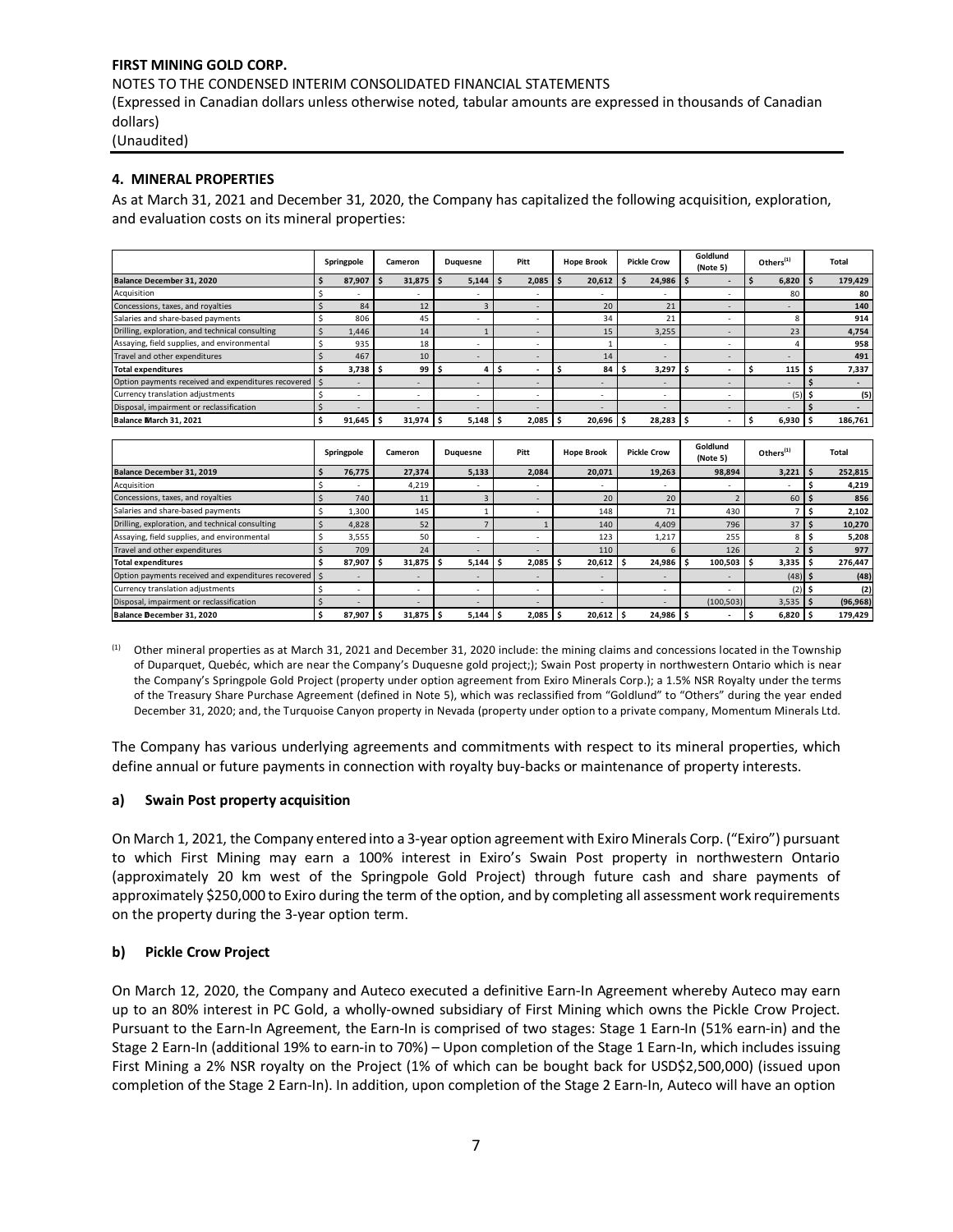## **4. MINERAL PROPERTIES (Continued)**

to acquire an additional 10% equity interest in PC Gold, exercisable any time following completion of the Stage 2 Earn-In, by paying First Mining \$3,000,000 in cash.

First Mining's then residual 20% interest in the project would be carried until a construction decision at Pickle Crow, which is to be made after a final feasibility study and following Auteco having arranged sufficient financing to achieve commercial production. If Auteco should fail to meet such requirements within the applicable time periods, the Earn-In Agreement will terminate and Auteco will be entitled to retain any interest which it has earned-in to prior to the date of termination. During the term of the Earn-In Agreement, Auteco will incur all program costs and manage Pickle Crow exploration activity.

In the three months ended March 31, 2021, Auteco incurred a total of \$3,500,000 (2020: \$3,570,000) in exploration expenditures which, in combination with previous spending, satisfied the Stage 1 earn in spending requirement of \$5,000,000 and covers \$2,070,000 towards the Stage 2 earn-in spending requirements of a further \$5,000,000. During the year ended December 31, 2020, the Company received the scheduled consideration in cash of \$100,000 and 25 million shares of Auteco .

Since the Earn-In Agreement provides Auteco the right to earn an interest in PC Gold, rather than a direct interest in the Pickle Crow project, Auteco's option to acquire PC Gold shares is a financial liability of First Mining. As a derivative, the Option – PC Gold liability is classified as FVTPL. As there is no observable market data which can be used to determine the fair value of the Option – PC Gold liability, management uses property specific and marketbased information to determine whether a significant change in the fair value of the option liability has occurred.

As at March 31, 2021, management has estimated a fair value for the Option – PC Gold liability of \$7,910,000 (December 31, 2020 - \$4,410,000). Management has concluded that there were no developments in the period since inception that would indicate a material change in fair value and, accordingly, the Option – PC Gold liability remains recorded at the amount received to date from Auteco. These amounts include cash, exploration expenditures incurred and the value, at the time of receipt, of the 25 million Auteco shares received.

Subsequent to March 31, 2021, Auteco has confirmed the date of their shareholders meeting will be on May 13, 2021 to get approval for the issuance of 100 million shares to First Mining. Once the shares are issued to First Mining, the Stage 1 earn-in will be complete and Auteco will obtain a 51% ownership of the PC Gold legal entity.

## **5. INVESTMENT IN TREASURY METALS**

## **a) Treasury Share Purchase Agreement Overview**

On August 7, 2020, First Mining completed a transaction with Treasury Metals under a share purchase agreement (the "Treasury Share Purchase Agreement"), pursuant to which Treasury Metals agreed to acquire all of the issued and outstanding shares of Tamaka Gold Corporation, a previously wholly-owned subsidiary of the Company, and 100% owner of the Goldlund Project. Under the terms of the Treasury Share Purchase Agreement, First Mining received total consideration of \$91,521,000 which was comprised of (i) 43.33 million common shares (postconsolidation) of Treasury Metals ("Treasury Metals Shares") with a fair value of \$78,000,000; (ii) 11.67 million common share purchase warrants (post-consolidation) of Treasury Metals ("Treasury Metals Warrants") with an exercise price of \$1.50 for a 3-year term with a fair value of \$9,812,000; (iii) a retained 1.5% Net Smelter Returns ("NSR") royalty on Goldlund (0.5% of which can be bought back by Treasury Metals for \$5 million in cash) with a fair value of \$3,709,000; and (iv) the right to certain contingent milestone payments totaling \$5 million, payable in cash on certain key advancements at Goldlund which have not been recorded as at March 31, 2021.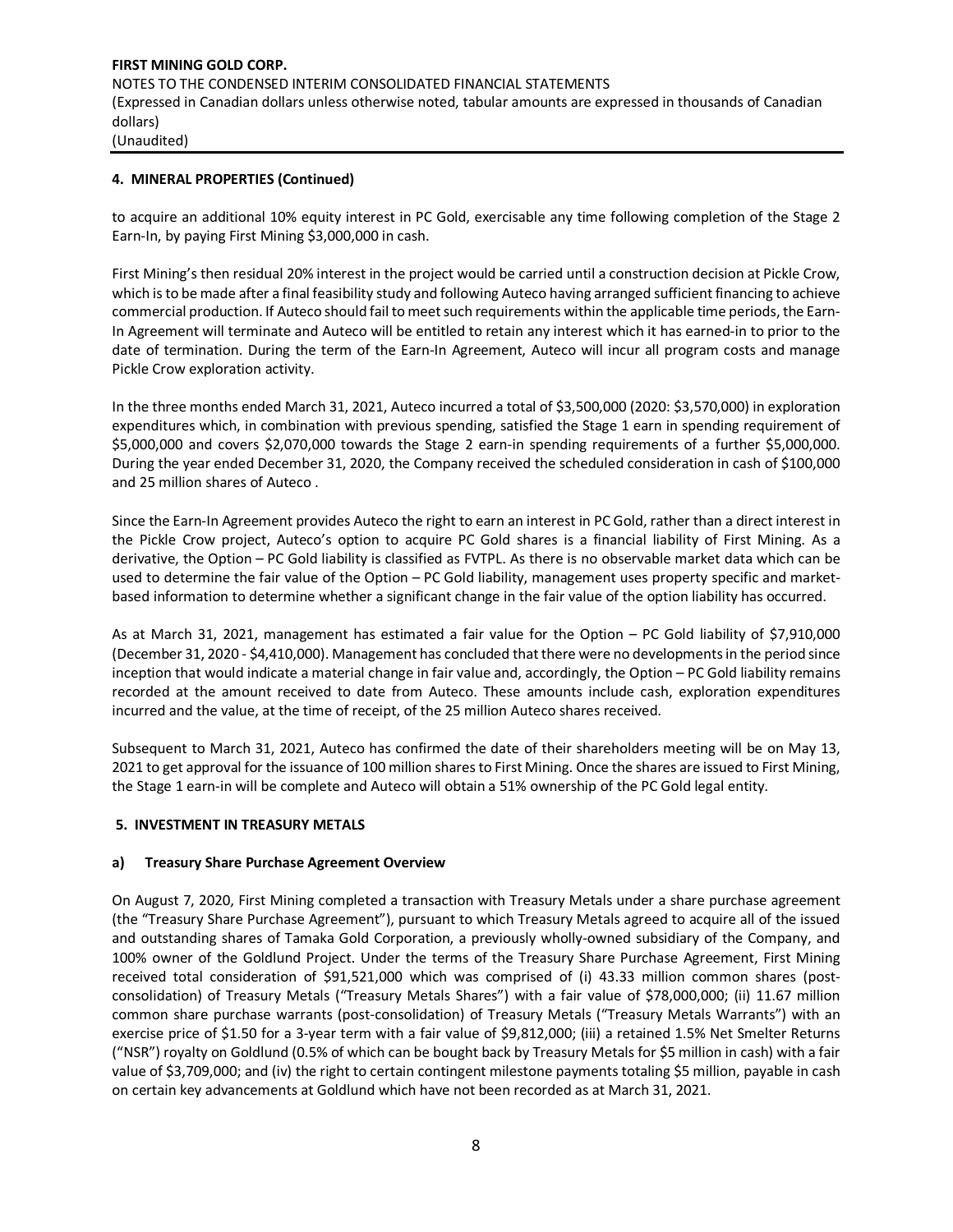## **5. INVESTMENT IN TREASURY METALS (Continued)**

## **b) Equity Accounting Method for Investment in Treasury Metals and Impairment**

The Company has concluded it has significant influence over Treasury Metals. The Company is accounting for its investment using the equity method. As at March 31, 2021 the fair market value of the Company's investment in common shares of Treasury Metals was \$39,867,000, based on the Treasury Metals quoted market price. Due to the significant decline in fair value of the Treasury Metals Shares at March 31, 2021, the Company recorded an impairment of the investment in Treasury Metals amounting to \$23,555,000. This impairment was recorded within the impairment of non-current assets in the statement of net loss and comprehensive income (loss).

|                                                     | March 31,<br>2021 | December 31,<br>2020 |           |
|-----------------------------------------------------|-------------------|----------------------|-----------|
| Balance, beginning of period                        | 63.812            |                      |           |
| Acquisition – Initial Recognition on August 7, 2020 |                   |                      | 78,000    |
| Equity (loss) income                                | (390)             |                      | 1,446     |
| Impairment of Investment in Treasury Metals Inc.    | (23, 555)         |                      | (15, 634) |
| Balance, end of period                              | 39,867            |                      | 63,812    |

Reconciliation of Treasury Metal's Net Assets to First Mining's Carrying value as at March 31, 2021

| Balance, December 31, 2019                                               | \$  |           |
|--------------------------------------------------------------------------|-----|-----------|
| Initial Recognition on August 7, 2020                                    |     | 167,238   |
| Equity income (August 7, 2020 to December 31, 2020)                      |     | 3,717     |
| Other increases in equity (August 7, 2020 to December 31, 2020)          |     | 2,098     |
| Balance, December 31, 2020                                               | Ś   | 173,053   |
| <b>Equity loss</b>                                                       |     | (1,002)   |
| Other increases in equity                                                |     |           |
| <b>Balance, March 31, 2021</b>                                           | \$. | 172,051   |
| First Mining's share of Treasury Metas' net assets                       |     | 66,134    |
| Incremental fair value of Goldlund-Goliath mineral property at inception |     | 12,922    |
| Cumulative impairment of investment in Treasury Metals                   |     | (39, 189) |
| <b>Carrying value</b>                                                    |     | 39,867    |

The equity accounting for Treasury Metals is based on published results to December 31, 2020 and an estimate of results for the period of January 1, 2021 to March 31, 2021. The following is a summary of the audited consolidated annual financial statements of Treasury as at December 31, 2020 on a 100% basis: current assets \$6,179,000, noncurrent assets \$176,710,000, Total assets \$189,889,000, current liabilities \$4,877,000, non-current liabilities \$4,959,000 and total net assets \$173,053,000. The following is a summary of audited consolidated statement of operations of Treasury for the year ended December 31, 2020 on a 100% basis: net loss for the year \$2,756,000 and total comprehensive income \$43,000. The Company's equity share of Treasury's net lossfor the three-month period ending March 31, 2021 was \$340,000.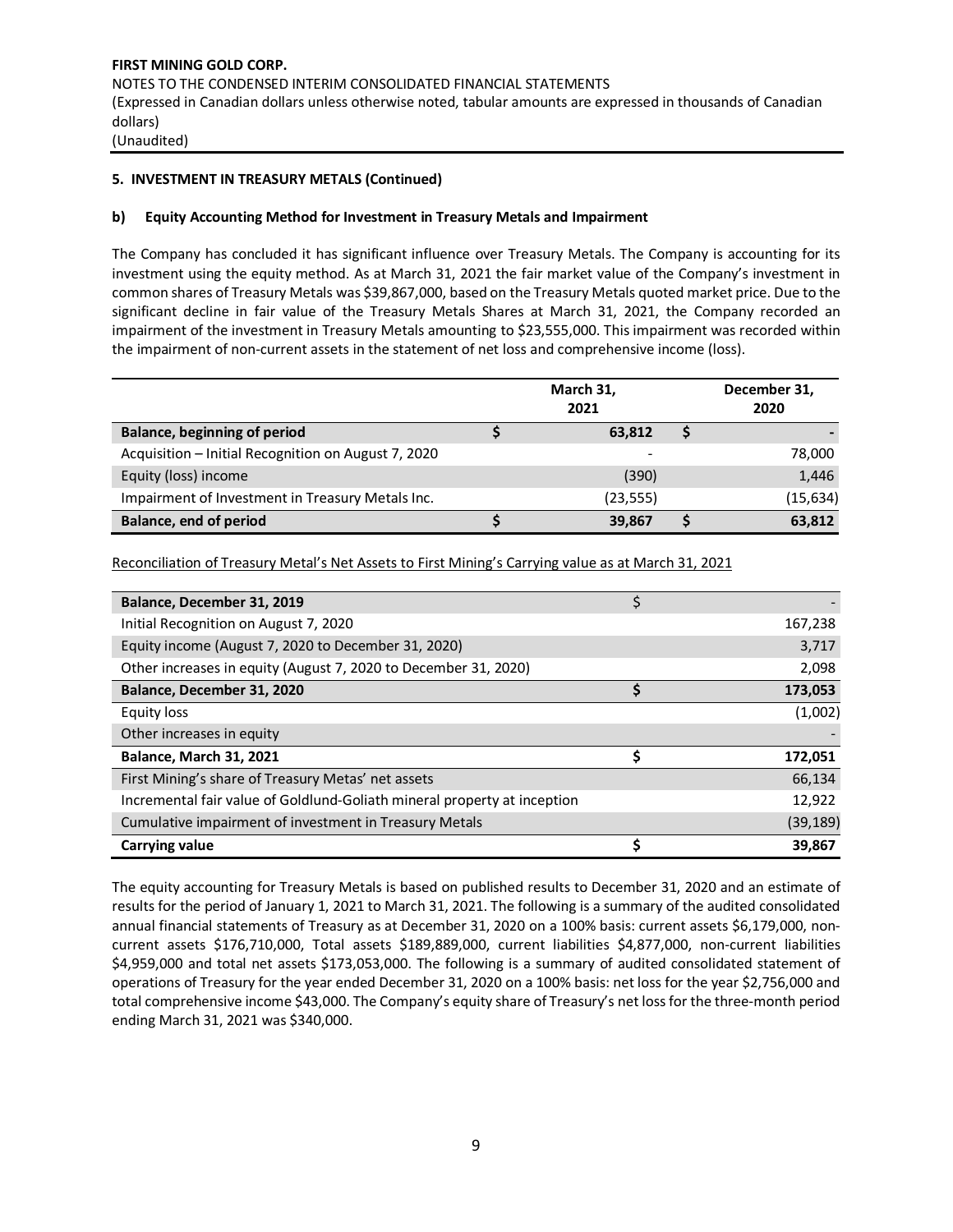## **5. INVESTMENT IN TREASURY METALS (Continued)**

## **c) Obligation to Distribute Investments**

In accordance with the terms of a Shareholders Agreement signed in connection with the transaction, First Mining is required to distribute approximately 23.3million Treasury Metals Shares and all 11.6 million of the Treasury Metals Warrants to its shareholders (the "Distribution") within 12 months of closing of the transaction. Following the Distribution, First Mining will retain approximately 20.0 million Treasury Metals Shares, leaving the Company with an approximate 17.7% interest in Treasury Metals. As at March 31, 2021, the Company recognized a liability for the Distribution of \$23,970,000 (December 31, 2020 - \$34,040,000). The liability was recorded with a corresponding entry to accumulated deficit as it represents a distribution to shareholders.

## **6. MINERAL PROPERTY INVESTMENTS**

The Company, through its subsidiary Clifton Star Resources Inc. ("Clifton"), has a 10% equity interest in the shares of Beattie Gold Mines Ltd., 2699681 Canada Ltd., and 2588111 Manitoba Ltd. which directly or indirectly own various mining concessions and surface rights, collectively known as the Duparquet gold project.

Mineral property investments (which comprise equity interests in the shares of three private companies) are designated as FVTOCI, with changes in fair value recorded in other comprehensive income (loss).

As at March 31, 2021, management determined, as a function of the falling gold price environment, that there was a decline in the fair value of mineral property investments and a fair value loss of \$700,000 was recorded (three months ended March 31, 2020 – fair value gain of \$335,000) (Note 13). As at March 31, 2021, the fair value of the Company's mineral property investments is \$6,026,000 (December 31, 2020 - \$6,726,000).

## **7. ENVIRONMENTAL RECLAMATION PROVISION**

The Company has an obligation to undertake decommissioning, restoration, rehabilitation and environmental work when environmental disturbance is caused by the exploration and development of a mineral property. As at March 31, 2021, the Company estimates that the fair value of the environmental reclamation provision for the Pickle Crow Gold Project in Ontario is \$3,137,000 (December 31, 2020 - \$3,383,000). The liability was estimated based on management's interpretation of current regulatory requirements and is recognized at the present value of such costs.

|                                                                      | March 31,<br>2021 | December 31,<br>2020 |
|----------------------------------------------------------------------|-------------------|----------------------|
| <b>Balance, beginning of period</b>                                  | 3,383             | 2,355                |
| Additions to present value of environmental reclamation<br>provision |                   | 1,200                |
| Reclamation costs incurred                                           | (250)             | (200)                |
| Interest or accretion expense                                        | 4                 | 28                   |
| Balance, end of period                                               | 3.137             | 3,383                |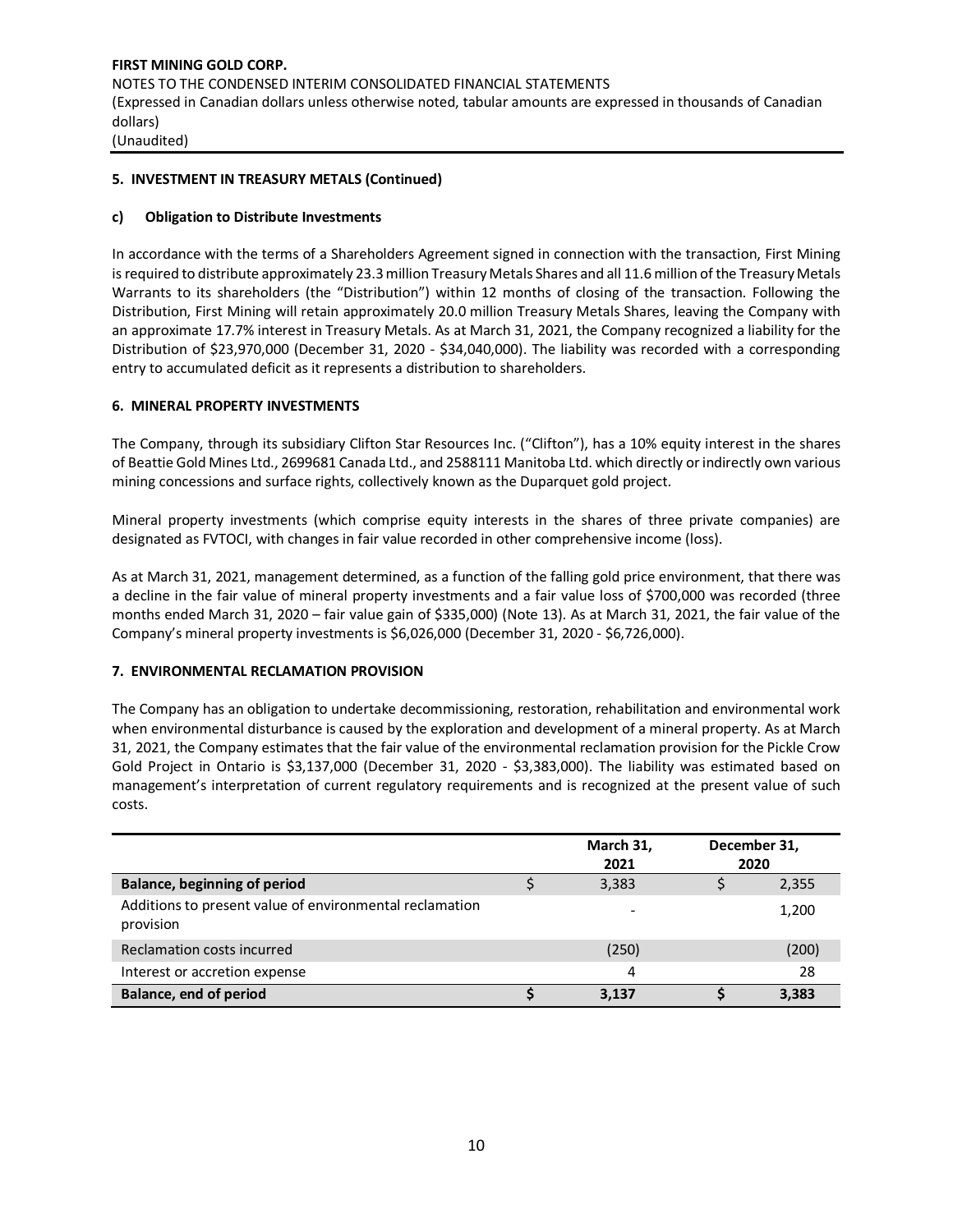# **FIRST MINING GOLD CORP.**  NOTES TO THE CONDENSED INTERIM CONSOLIDATED FINANCIAL STATEMENTS (Expressed in Canadian dollars unless otherwise noted, tabular amounts are expressed in thousands of Canadian dollars)

(Unaudited)

## **7. ENVIRONMENTAL RECLAMATION PROVISION (Continued)**

| <b>Statements of Financial Position Presentation</b>   | March 31,<br>2021 | December 31,<br>2020 |  |       |  |  |
|--------------------------------------------------------|-------------------|----------------------|--|-------|--|--|
| Current portion of environmental reclamation provision |                   | 97                   |  | 250   |  |  |
| Non-current environmental reclamation provision        |                   | 3.040                |  | 3,133 |  |  |
| <b>Total</b>                                           |                   | 3.137                |  | 3,383 |  |  |

#### **8. SILVER STREAM DERIVATIVE LIABILITY**

#### **a) Silver Purchase Agreement Overview and Consideration Received**

On June 10, 2020, the Company entered into a silver purchase agreement (the "Silver Purchase Agreement") with First Majestic Silver Corp. ("First Majestic"), which closed on July 2, 2020. Under the terms of the Silver Purchase Agreement, First Majestic agreed to pay First Mining total consideration of US\$22.5 million, in three tranches, for the right to purchase 50% of the payable silver produced from the Springpole Gold Project over the life of the project (the "Silver Stream") and also received 30 million common share purchase warrants of First Mining. Each share purchase warrant entitles First Majestic to purchase one common share of First Mining at an exercise price of \$0.40 for a period of five years. The fair value of the warrants of \$6,278,000 was recorded in Equity (Warrant reserve) on the Company's consolidated statements of financial position.

First Mining has the right to repurchase 50% of the Silver Stream for US\$22.5 million at any time prior to the commencement of production at Springpole (the "Buy-Back Right").

Per the Silver Purchase Agreement, First Majestic paid US\$10 million to First Mining on the July 2, 2020 closing date, with US\$2.5 million paid in cash and the remaining US\$7.5 million paid in 805,698 common shares of First Majestic ("Tranche 1"). Upon announcement of the Pre-Feasibility Study ("PFS") on March 4, 2021, First Mining received US\$7.5 million from First Majestic, with US\$3.75 million paid in cash and the remaining US\$3.75 million paid in 287,300 common shares of First Majestic ("Tranche 2").

Consideration payable for the Silver Stream includes one further tranche (split evenly between cash and First Majestic common shares) of US\$5 million payable upon First Mining receiving approval of either a Federal or Provincial Environmental Assessment. (The three tranches of consideration totaling US\$22.5 million constitute the "Advance Payment"). In the event of default, First Majestic may terminate the Silver Purchase Agreement and the Advance Payment received by First Mining at that time would become repayable. The Advance Payment amount is used to track the stream balance for commercial, but not accounting purposes. In the event the Company exercises the Buy-Back Right by paying US\$22.5 million to First Majestic, the Advance Payment amount shall be reduced to nil.

#### **b) Silver Stream Derivative Liability Fair Value**

The Company has concluded that the Silver Stream is a standalone derivative measured at FVTPL.

As of the acquisition date, the estimated fair value of the Silver Stream derivative liability was determined using a discounted cash flow model which incorporated a Monte Carlo simulation. The fair value of the Silver Stream derivative liability is a Level 3 measurement.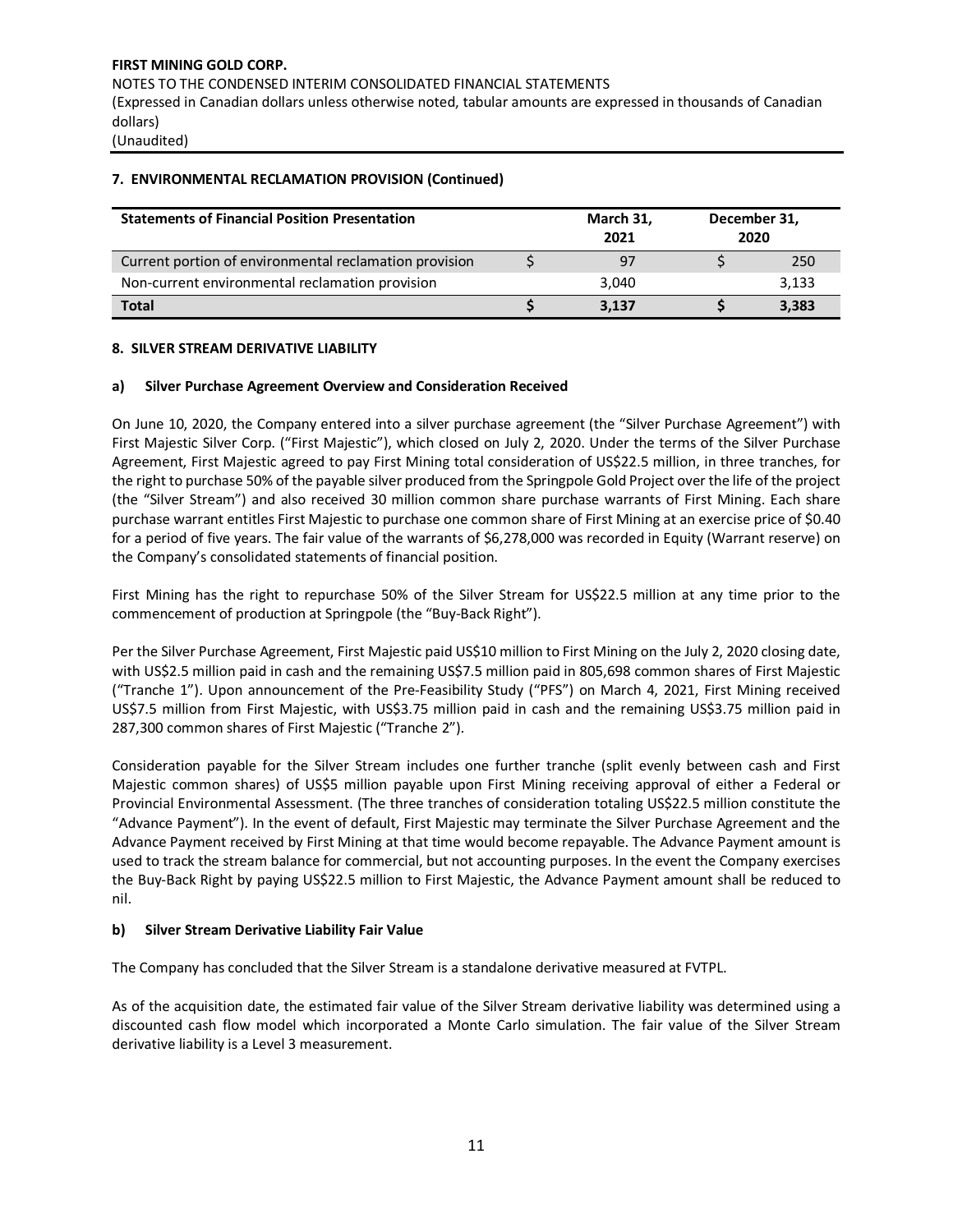## **FIRST MINING GOLD CORP.**  NOTES TO THE CONDENSED INTERIM CONSOLIDATED FINANCIAL STATEMENTS (Expressed in Canadian dollars unless otherwise noted, tabular amounts are expressed in thousands of Canadian dollars) (Unaudited)

## **8. SILVER STREAM DERIVATIVE LIABILITY (Continued)**

The fair value of the Silver Stream derivative liability is calculated at each reporting date as the net of the future Advance Payment tranches receivable (an asset for the Company) and the Silver Stream obligation (a liability to the Company), with gains or losses recorded in the statement of net loss and comprehensive loss. The fair value of the Silver Stream derivative liability as at March 31, 2021 is US\$23,118,000 (\$29,071,000), which is comprised of the Silver Stream obligation fair value of US\$25,907,000 (\$32,578,000) less the Advance Payment receivable fair value of US\$2,789,000 (\$3,507,000). The fair value of the Silver Stream derivative liability as at December 31, 2020 was US\$10,415,000 (\$13,260,000), which is comprised of the Silver Stream obligation fair value of US\$21,761,000 (\$27,706,000) less the Advance Payment receivable fair value of US\$11,346,000 (\$14,446,000).

|                                                                                        | <b>Silver Stream</b><br>derivative liability |           |
|----------------------------------------------------------------------------------------|----------------------------------------------|-----------|
| Balance, December 31, 2019                                                             |                                              |           |
| Fair value of Silver Stream derivative liability - Initial Recognition on July 2, 2020 |                                              | (7,378)   |
| Change in fair value during the period                                                 |                                              | (5,882)   |
| Balance, December 31, 2020                                                             |                                              | (13, 260) |
| Advance payment received (Tranche 2)                                                   |                                              | (9,808)   |
| Change in fair value during the period                                                 |                                              | (6,003)   |
| <b>Balance, March 31, 2021</b>                                                         |                                              | (29.071)  |

## **9. SHARE CAPITAL**

## **a) Authorized**

Unlimited number of common shares with no par value. Unlimited number of preferred shares with no par value.

## **b) Issued and Fully Paid**

Common shares: 697,369,936 (December 31, 2020 – 697,216,453). Preferred shares: nil (December 31, 2020 – nil).

#### **c) Warrants**

The movements in warrants during the three months ended March 31, 2021 and year ended December 31, 2020 are summarized as follows:

|                                 | <b>Number</b> | <b>Weighted average</b> |
|---------------------------------|---------------|-------------------------|
|                                 |               | exercise price          |
| Balance as at December 31, 2019 | 15,872,998    | 0.41                    |
| Warrants issued                 | 77,460,159    | 0.49                    |
| Warrants exercised              | (247,500)     | 0.34                    |
| Balance as at December 31, 2020 | 93,085,657    | 0.48                    |
| Warrants exercised              | (10,000)      | 0.33                    |
| Balance as at March 31, 2021    | 93,075,657    | 0.48                    |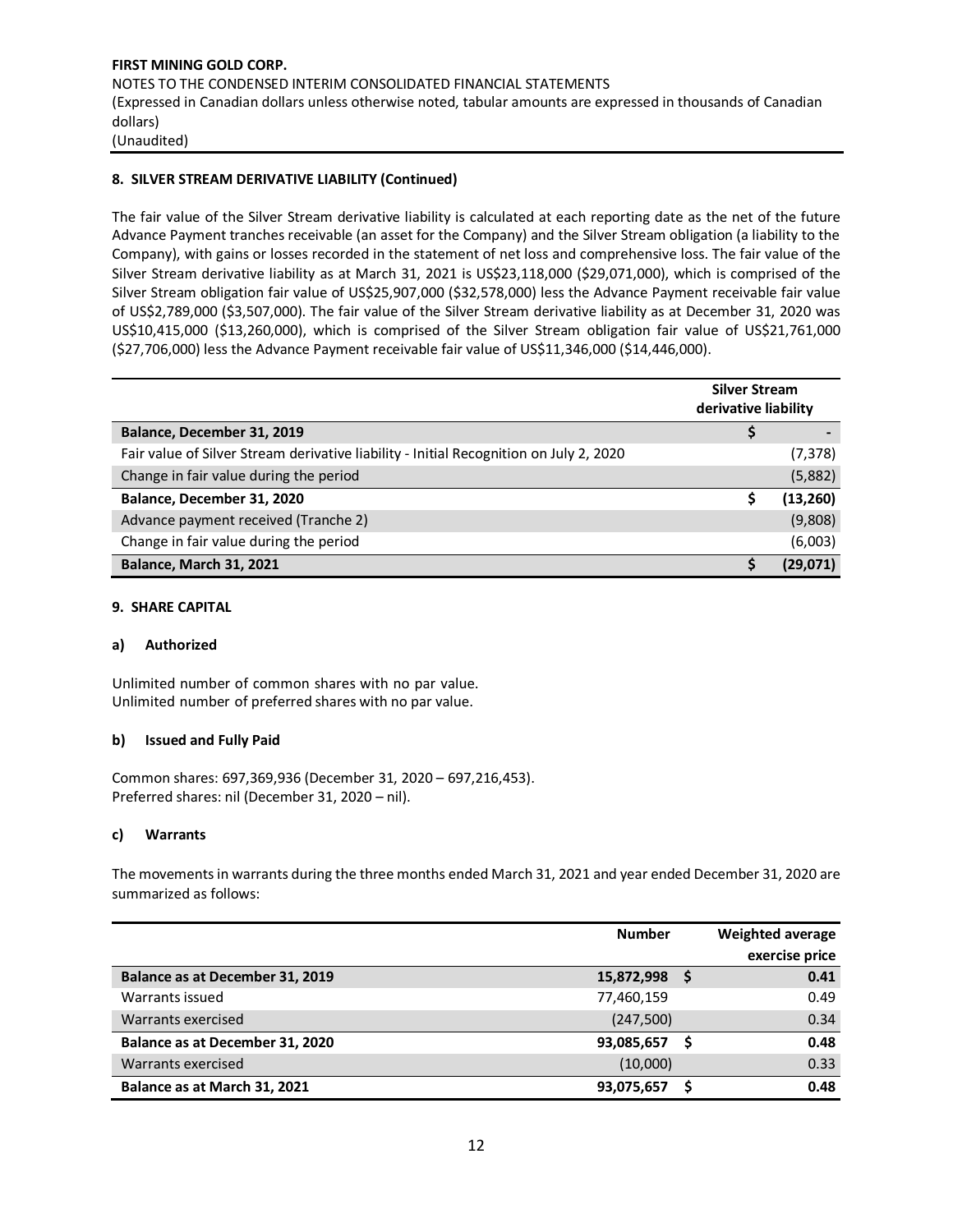## **9. SHARE CAPITAL (Continued)**

The following table summarizes information about warrants outstanding as at March 31, 2021:

| <b>Exercise price</b> | <b>Number of warrants</b><br>outstanding | <b>Weighted average</b><br>exercise price<br>$(5 per share)$ | <b>Weighted average</b><br>remaining life (years) |
|-----------------------|------------------------------------------|--------------------------------------------------------------|---------------------------------------------------|
| \$0.33                | 18,502,659                               | \$0.33                                                       | 1.91                                              |
| \$0.40                | 42,795,383                               | \$0.40                                                       | 3.32                                              |
| \$0.44                | 3,027,615                                | \$0.44                                                       | 0.21                                              |
| \$0.70                | 28,750,000                               | \$0.70                                                       | 1.41                                              |
|                       | 93,075,657                               | \$0.48                                                       | 2.35                                              |

There were no warrants issued during the three months ended March 31, 2021. **Stock Options**

The Company has adopted a stock option plan that allows for the granting of stock options to Directors, Officers, employees and certain consultants of the Company for up to 10% of the Company's issued and outstanding common shares. Stock options granted under the plan may be subject to vesting provisions as determined by the Board of Directors.

The movements in stock options during the three months ended March 31, 2021 and year ended December 31, 2020 are summarized as follows:

|                                 | <b>Number</b> |     | <b>Weighted average</b> |
|---------------------------------|---------------|-----|-------------------------|
|                                 |               |     | exercise price          |
| Balance as at December 31, 2019 | 46,927,500    | -\$ | 0.57                    |
| Granted - January 31, 2020      | 8,750,000     |     | 0.25                    |
| Granted - April 1, 2020         | 1,100,000     |     | 0.25                    |
| Granted - October 30, 2020      | 900,000       |     | 0.43                    |
| Granted - December 1, 2020      | 600,000       |     | 0.405                   |
| Options exercised               | (3,717,500)   |     | 0.33                    |
| Options expired                 | (2,790,000)   |     | 0.40                    |
| Options forfeited               | (5,950,000)   |     | 0.52                    |
| Balance as at December 31, 2020 | 45,820,000    | -\$ | 0.53                    |
| Granted - February 2, 2021      | 8,615,000     |     | 0.435                   |
| Options exercised               | (25,000)      |     | 0.25                    |
| Balance as at March 31, 2021    | 54,410,000    | S   | 0.52                    |

The weighted average closing share price at the date of exercise for the three months ended March 31, 2021 was \$0.42 (March 31, 2020 – \$0.23). 25,000 stock options were exercised during the three months ended March 31, 2021 (March 31, 2020 – 400,000).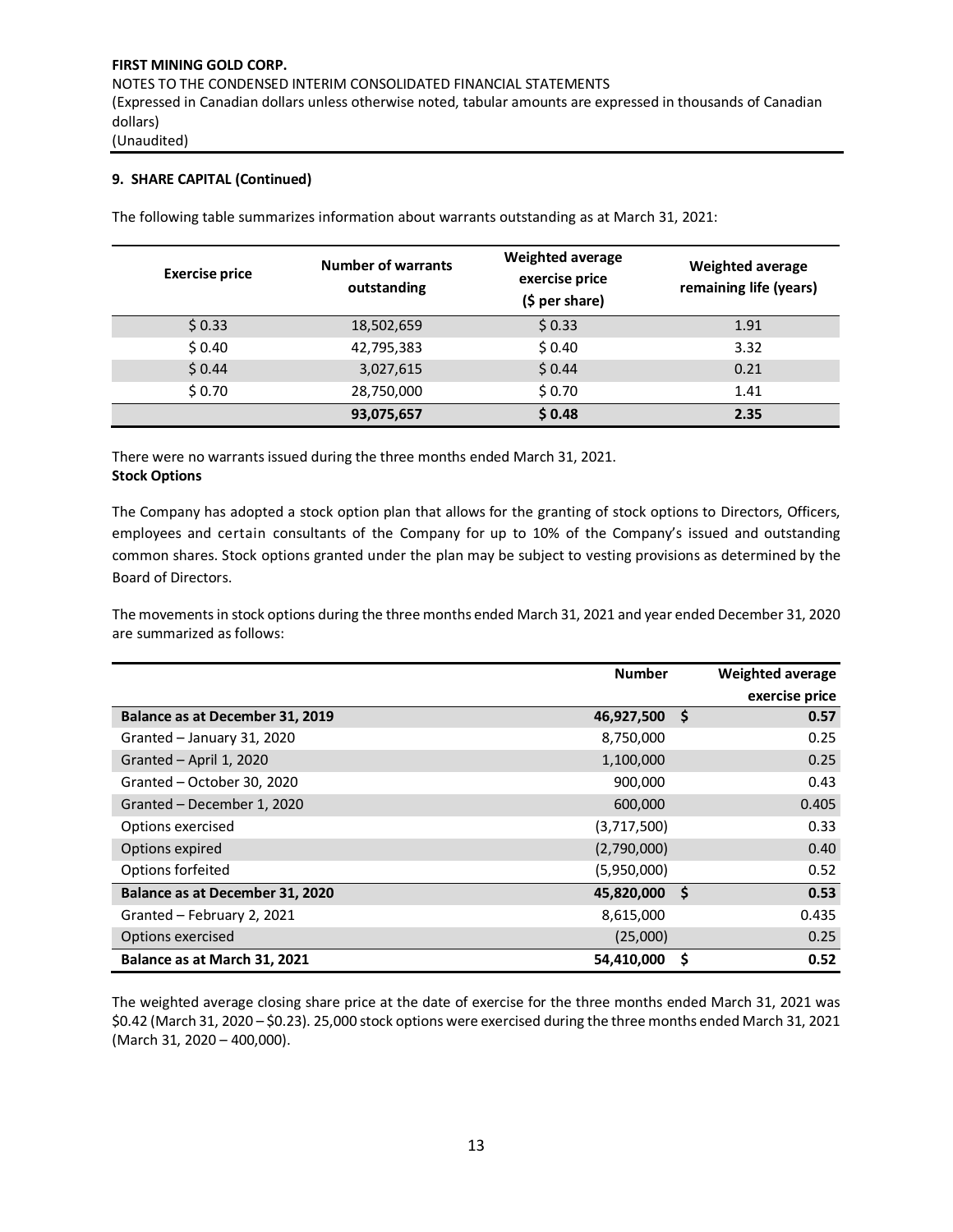## **9. SHARE CAPITAL (Continued)**

The following table summarizes information about the stock options outstanding as at March 31, 2021:

|                          |                      | <b>Options Outstanding</b>                                  |      | <b>Options Exercisable</b> |                                                             |                                                  |
|--------------------------|----------------------|-------------------------------------------------------------|------|----------------------------|-------------------------------------------------------------|--------------------------------------------------|
| <b>Exercise</b><br>price | Number of<br>options | <b>Weighted average</b><br>exercise price<br>(\$ per share) |      | Number of<br>options       | <b>Weighted average</b><br>exercise price<br>(\$ per share) | Weighted<br>average<br>remaining life<br>(years) |
| $$0.01 - 0.50$           | 34,525,000           | \$0.38                                                      | 3.59 | 24,638,750                 | \$0.37                                                      | 3.20                                             |
| $$0.51 - 1.00$           | 19,885,000           | 0.75                                                        | 0.86 | 19,885,000                 | 0.75                                                        | 0.86                                             |
|                          | 54,410,000           | \$0.51                                                      | 2.59 | 44,523,750                 | \$0.54                                                      | 2.16                                             |

During the three months ended March 31, 2021, there were 8,615,000 (March 31, 2020 - 8,750,000) stock options granted with an aggregate fair value of \$1,990,685 (March 31, 2020 - \$1,080,000), or a weighted average fair value of \$0.23 per option (March 31, 2020 – \$0.12). As at March 31, 2021, 9,886,250 (March 31, 2020 – 13,128,125) stock options remain unvested with an aggregate grant date fair value of \$1,275,000 (March 31, 2020 - \$842,000).

Certain stock options granted were directly attributable to exploration and evaluation expenditures on mineral properties and were therefore capitalized to mineral properties. In addition, certain stock options were subject to vesting provisions. These two factors result in differences between the aggregate fair value of stock options granted and total share-based payments expensed during the periods. Total share-based payments expense during the periods ended March 31, 2021 and March 31, 2020 was classified within the financial statements as follows:

|                                                 |      | For the three months ended March 31, |              |      |
|-------------------------------------------------|------|--------------------------------------|--------------|------|
| <b>Statements of Net Loss:</b>                  | 2021 |                                      | 2020         |      |
| General and administration                      |      | 498                                  | <sub>S</sub> | 237  |
| Exploration and evaluation                      |      | 115                                  |              | 44   |
| Investor relations and marketing communications |      | 89                                   |              | 63   |
| Corporate development and due diligence         |      | 74                                   |              | 61   |
| <b>Subtotal</b>                                 |      | 776 S                                |              | 405  |
|                                                 |      | As at March 31,                      |              |      |
| <b>Statements of Financial Position:</b>        |      | 2021                                 |              | 2020 |
| <b>Mineral Properties</b>                       |      | 408                                  |              | 224  |
| <b>Total</b>                                    |      | 1.184                                |              | 629  |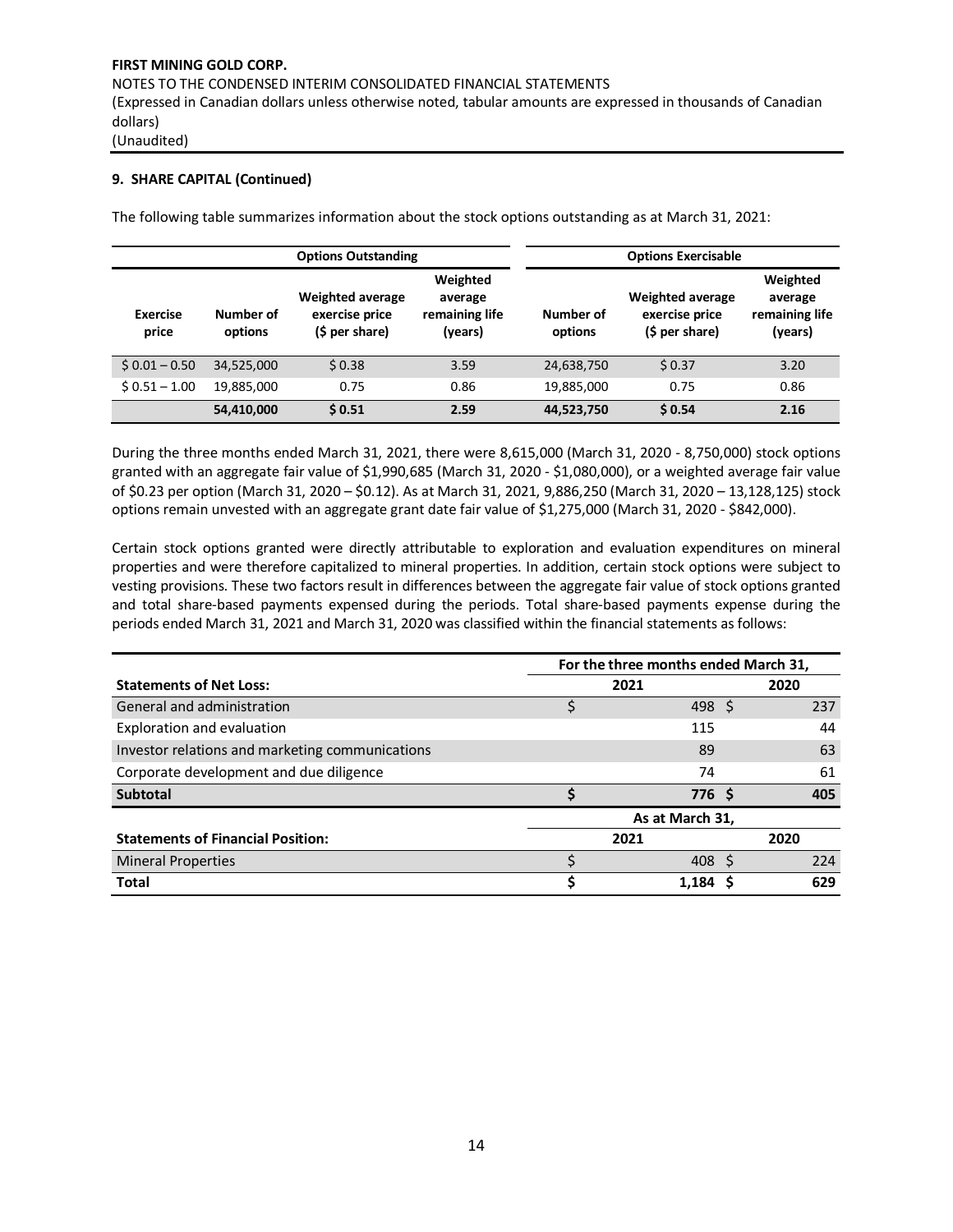## **9. SHARE CAPITAL (Continued)**

The grant date fair value of the stock options recognized in the period has been estimated using the Black-Scholes option pricing model with the following weighted average assumptions:

|                                        | Three months ended<br>March 31, 2021 | Year ended<br>December 31, 2020 |
|----------------------------------------|--------------------------------------|---------------------------------|
| Risk-free interest rate                | 0.35%                                | 1.72%                           |
| Share price at grant date (in dollars) | \$0.435                              | \$0.25                          |
| Exercise price (in dollars)            | \$0.435                              | \$0.27                          |
| Expected life (years)                  | 5.00 years                           | 4.96 years                      |
| Expected volatility <sup>(1)</sup>     | 68.90%                               | 69.10%                          |
| Forfeiture rate                        | 7.00%                                | 5.26%                           |
| Expected dividend yield                | Nil                                  | Nil                             |

(1) The computation of expected volatility was based on the Company's historical price volatility, over a period which approximates the expected life of the option.

#### **d) Restricted Share Units**

The Company granted Restricted Share Units ("RSUs") under its share-based compensation plan to the Company's executive officers as part of the Company's long-term incentive plan ("LTIP"). Unless otherwise stated, the awards typically have a graded vesting schedule over a three-year period and will be settled in equity upon vesting.

The associated compensation cost is recorded as share-based payments expense against share-based payment reserve.

The following table summarizes the changes in RSU's for the three months ended March 31, 2021:

|                                 | <b>Number</b>  | <b>Weighted average</b> |
|---------------------------------|----------------|-------------------------|
|                                 |                | fair value              |
| Balance as at December 31, 2020 | $\blacksquare$ |                         |
| Granted - February 2, 2021      | 1,550,000      | 0.40                    |
| Balance as at March 31, 2021    | 1,550,000      | 0.40                    |

#### **e) Deferred Share Units**

The Company granted 40,000 Deferred Share Units ("DSUs") under its share-based compensation plan to a director as part of the Company's LTIP. DSUs have a graded vesting schedule over an 18-month period and will be settled in equity upon vesting.

The associated compensation cost is recorded as share-based payments expense against share-based payment reserve. The grant date fair value of the DSUs recognized in the three months ended March 31, 2021 is \$0.40.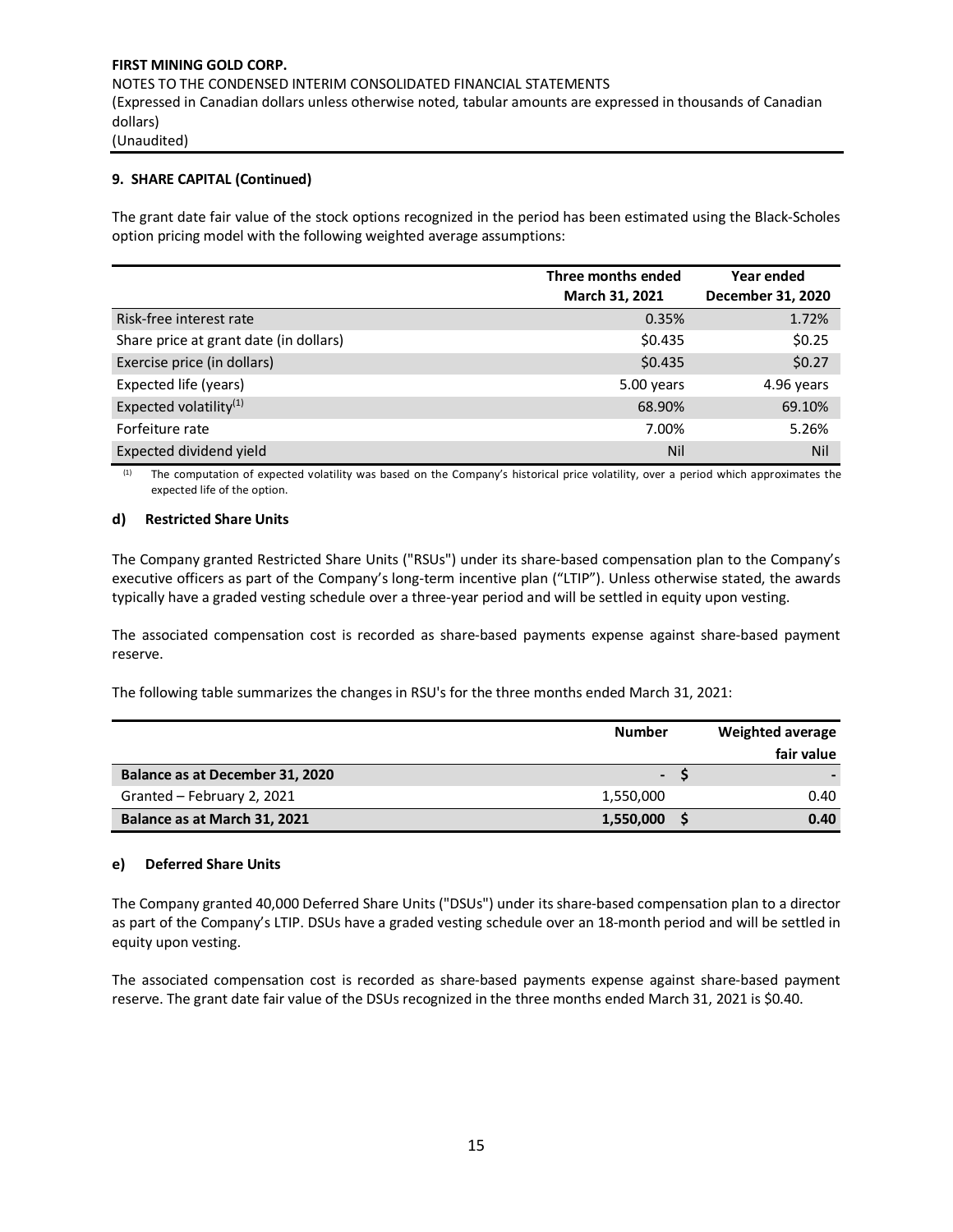# **FIRST MINING GOLD CORP.**  NOTES TO THE CONDENSED INTERIM CONSOLIDATED FINANCIAL STATEMENTS (Expressed in Canadian dollars unless otherwise noted, tabular amounts are expressed in thousands of Canadian dollars)

(Unaudited)

## **10. OPERATING EXPENSES**

Operating expenditures by nature, which map to the Company's functional operating expense categories presented in the consolidated statements of net loss and comprehensive loss, are as follows:

|                                                         | For the three months ended March 31, 2021 |                               |    |                                      |    |                                                              |    |                                               |    |              |  |  |  |  |
|---------------------------------------------------------|-------------------------------------------|-------------------------------|----|--------------------------------------|----|--------------------------------------------------------------|----|-----------------------------------------------|----|--------------|--|--|--|--|
|                                                         |                                           | General and<br>administration |    | <b>Exploration and</b><br>evaluation |    | <b>Investor relations</b><br>and marketing<br>communications |    | Corporate<br>development and<br>due diligence |    | <b>Total</b> |  |  |  |  |
| Administrative and office                               | Ś.                                        | 63                            | Ś. | 37                                   | \$ | 6                                                            | \$ | $\overline{\phantom{0}}$                      | Ś  | 106          |  |  |  |  |
| Consultants                                             |                                           | 62                            |    | 4                                    |    | 15                                                           |    |                                               |    | 81           |  |  |  |  |
| Depreciation (non-cash)                                 |                                           | 43                            |    | 33                                   |    |                                                              |    |                                               |    | 76           |  |  |  |  |
| Directors fees                                          |                                           | 68                            |    |                                      |    |                                                              |    |                                               |    | 68           |  |  |  |  |
| Investor relations and<br>marketing communications      |                                           |                               |    |                                      |    | 218                                                          |    |                                               |    | 218          |  |  |  |  |
| Professional fees                                       |                                           | 298                           |    |                                      |    |                                                              |    |                                               |    | 298          |  |  |  |  |
| <b>Salaries</b>                                         |                                           | 218                           |    | 48                                   |    | 145                                                          |    | 83                                            |    | 494          |  |  |  |  |
| Share-based payments<br>(non-cash) (Note 9(d))          |                                           | 498                           |    | 115                                  |    | 89                                                           |    | 74                                            |    | 776          |  |  |  |  |
| Transfer agent and filing fees                          |                                           | 104                           |    |                                      |    |                                                              |    |                                               |    | 104          |  |  |  |  |
| Travel and accommodation                                |                                           | 1                             |    | $\mathfrak z$                        |    |                                                              |    |                                               |    | 3            |  |  |  |  |
| <b>Operating expenses total</b>                         | \$                                        | 1,355                         | \$ | 239                                  | \$ | 473                                                          | \$ | 157                                           | S  | 2,224        |  |  |  |  |
| Impairment of non-current<br>assets (non-cash) (Note 5) |                                           |                               |    |                                      |    |                                                              |    |                                               |    | 23,555       |  |  |  |  |
| Loss from operational activities                        |                                           |                               |    |                                      |    |                                                              |    |                                               | \$ | 25,779       |  |  |  |  |

|                                                     |    |                                      |    |                                      |    | For the three months ended March 31, 2020                    |    |                                               |   |              |
|-----------------------------------------------------|----|--------------------------------------|----|--------------------------------------|----|--------------------------------------------------------------|----|-----------------------------------------------|---|--------------|
|                                                     |    | <b>General and</b><br>administration |    | <b>Exploration and</b><br>evaluation |    | <b>Investor relations</b><br>and marketing<br>communications |    | Corporate<br>development and<br>due diligence |   | <b>Total</b> |
| Administrative and office                           | Ś. | 58                                   | Ŝ. | 58                                   | Ś. | 8                                                            | Ś. | $\mathbf{1}$                                  | Ś | 125          |
| Consultants                                         |    | 21                                   |    | 11                                   |    | 10                                                           |    |                                               |   | 42           |
| Depreciation                                        |    | 26                                   |    | 41                                   |    | -                                                            |    |                                               |   | 67           |
| Directors fees                                      |    | 17                                   |    |                                      |    |                                                              |    |                                               |   | 17           |
| Investor relations and<br>marketing communications  |    | 3                                    |    | $\overline{2}$                       |    | 162                                                          |    | 23                                            |   | 190          |
| <b>Professional fees</b>                            |    | 142                                  |    | 9                                    |    |                                                              |    |                                               |   | 151          |
| <b>Salaries</b>                                     |    | 163                                  |    | 22                                   |    | 45                                                           |    | 41                                            |   | 271          |
| Share-based payments<br>$(non-cash)$ (Note $9(d)$ ) |    | 237                                  |    | 44                                   |    | 63                                                           |    | 61                                            |   | 405          |
| Transfer agent and filing fees                      |    | 77                                   |    |                                      |    |                                                              |    |                                               |   | 77           |
| Travel and accommodation                            |    | 13                                   |    | 16                                   |    | 11                                                           |    | 6                                             |   | 46           |
| <b>Operating expenses total</b>                     | \$ | 757                                  | Ś  | 203                                  | Ś. | 299                                                          |    | 132                                           | S | 1,391        |

## **11. SEGMENT INFORMATION**

The Company operates in a single reportable operating segment, being the acquisition, exploration, development and strategic disposition of its North American mineral properties. Geographic information about the Company's non-current assets, excluding financial instruments, as at March 31, 2021 and December 31, 2020 is as follows: Canada - \$227,671,000 (December 31, 2020 - \$244,018,000) and USA - \$438,000 (December 31, 2020 - \$444,000).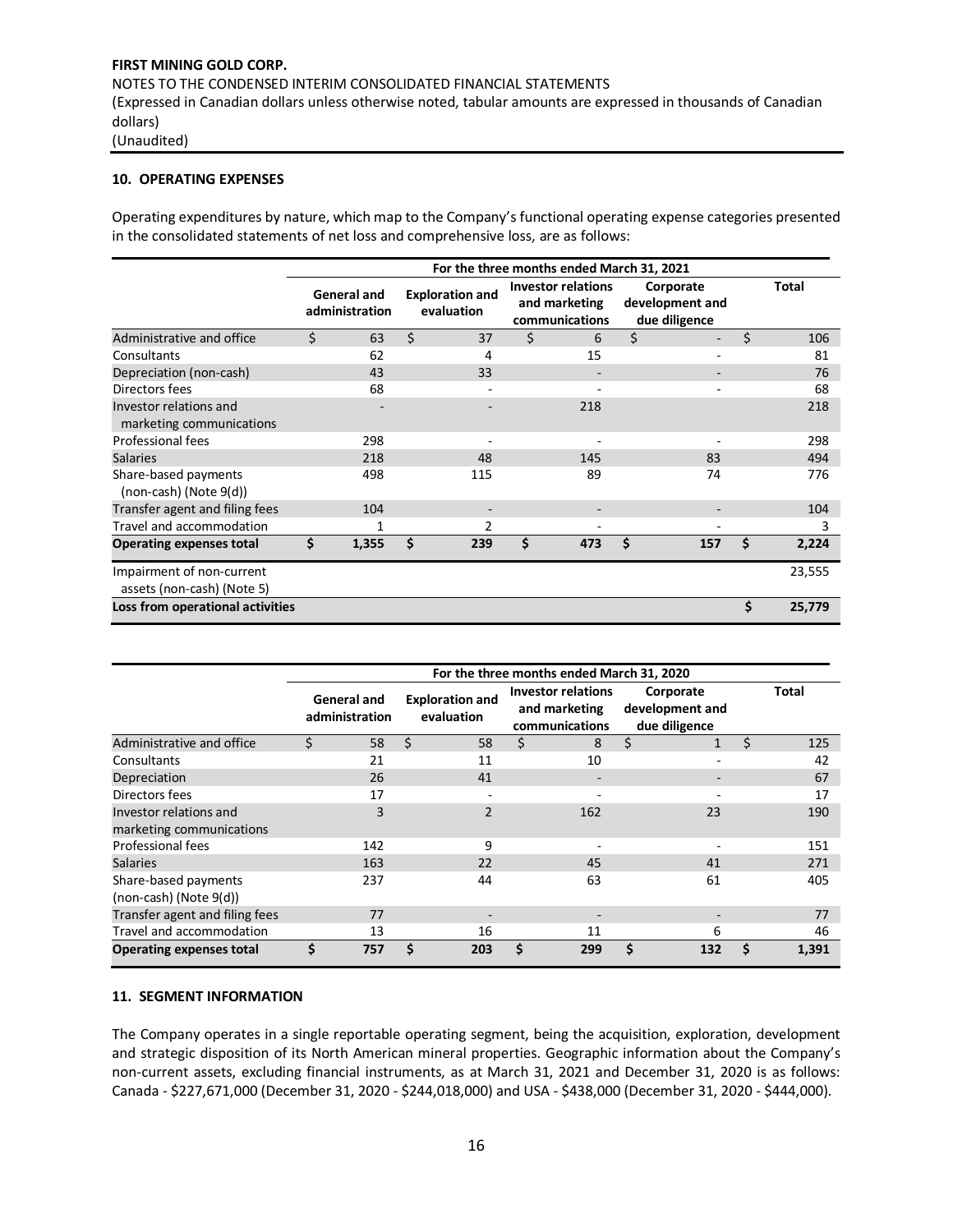## **12. RELATED PARTY TRANSACTIONS**

The Company's related parties consist of the Company's Directors and Officers, and any companies associated with them.

Key management includes the Directors, Officers and Vice Presidents of the Company. The compensation paid or payable to key management for services during the three months ended March 31, 2021 and 2020 is as follows:

| Service or Item                 | Three months ended March 31, |     |  |     |  |  |  |
|---------------------------------|------------------------------|-----|--|-----|--|--|--|
|                                 | 2020<br>2021                 |     |  |     |  |  |  |
| Directors' fees                 |                              | 68  |  | 17  |  |  |  |
| <b>Salaries</b>                 |                              | 476 |  | 268 |  |  |  |
| Share-based payments (non-cash) |                              | 454 |  | 395 |  |  |  |
| <b>Total</b>                    |                              | 998 |  | 680 |  |  |  |

#### **13. FAIR VALUE**

Fair values have been determined for measurement and/or disclosure requirements based on the methods below.

The Company characterizes fair value measurements using a hierarchy that prioritizes inputs depending on the degree to which they are observable. The three levels of the fair value hierarchy are as follows:

- Level 1 fair value measurements are quoted prices (unadjusted) in active markets for identical assets or liabilities;
- Level 2 fair value measurements are those derived from inputs other than quoted prices included within level 1 that are observable for the asset or liability, either directly (i.e. as prices) or indirectly (i.e. derived from prices); and
- Level 3 fair value measurements are those derived from valuation techniques that include significant inputs for the asset or liability that are not based on observable market data (unobservable inputs).

The carrying values of cash and cash equivalents, current accounts receivables, and accounts payable and accrued liabilities approximated their fair values because of the short-term nature of these financial instruments. These financial instruments are classified as financial assets and liabilities at amortized cost.

The carrying value of investments (except for Treasury Metals Warrants) were based on the quoted market prices of the shares as at March 31, 2021 and was therefore considered to be Level 1. The fair value of Treasury Metals Warrants is determined using certain Level 2 inputs, as the Black-Scholes valuation model incorporates Treasury Metals' expected share price volatility.

The mineral property investments (First Mining's 10% equity interest in three privately held companies that own the Duparquet Gold Project) are classified as financial assets at FVTOCI. The fair value of the mineral property investments was not based on observable market data and was therefore considered to be Level 3. The initial fair value of the mineral property investments was determined based on attributable pro-rata gold ounces for the Company's 10% indirect interest in the Duparquet project, which formed part of the identifiable assets from the acquisition of Clifton. Subsequently, the fair value has been reassessed at each period end. Scenarios which may result in a significant change in fair value include, among others, a change in the performance of the investee, a change in the performance of comparable entities, a change in gold price, a change in the economic environment, or evidence from external transactions in the investee's equity. During the three months ended March 31, 2021,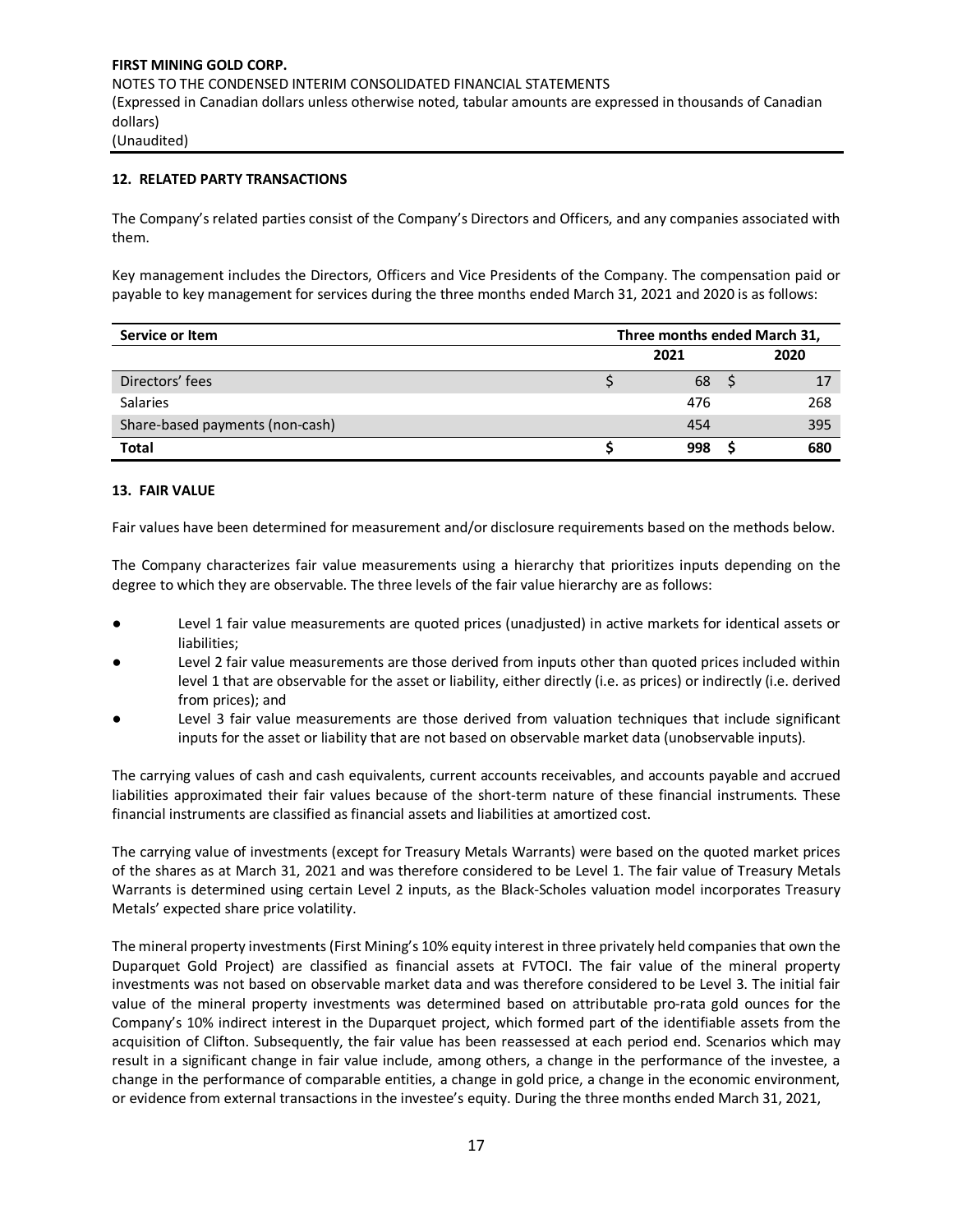## **13. FAIR VALUE (continued)**

management concluded that there was a decrease in the fair value of the mineral property investments, and a fair value loss of \$700,000 (March 31, 2020 – fair value gain of \$335,000) was recorded (Note 6).

As the Earn-In Agreement provides Auteco the right to earn an interest in PC Gold, rather than a direct interest in the Pickle Crow project, Auteco's option to acquire PC Gold shares is a financial liability of First Mining. As a derivative, the Pickle Crow project option liability is classified as financial liability at FVTPL. The carrying value of the Option - Pickle Crow Gold Project was not based on observable market data and involved complex valuation methods and was therefore considered to be Level 3. The initial fair value of the Option – Pickle Crow Gold Project was determined based on initial consideration in cash of \$100,000, 25 million shares of Auteco with a fair value upon receipt of \$740,000 and exploration expenditures incurred by Auteco under the terms of the Earn-in Agreement. Scenarios which may result in a significant change in fair value include, among others, performance of the Auteco share price, the amount or timing of Pickle Crow exploration expenditures incurred or updates to the NI 43-101 (or Australian equivalent) resource report. During the three months ended March 31, 2021, management concluded that there was no significant change in the fair value of the Option – PC Gold liability.

The Silver Stream was determined to be a derivative liability, which is classified as a financial liability at FVTPL. The carrying value of the derivative liability was not based on observable market data and involved complex valuation methods and was therefore considered to be Level 3.

|                                                | March 31, 2021 |                   |   |         |      |                               |     |                          | December 31, 2020 |                   |                        |                |    |                     |     |         |
|------------------------------------------------|----------------|-------------------|---|---------|------|-------------------------------|-----|--------------------------|-------------------|-------------------|------------------------|----------------|----|---------------------|-----|---------|
|                                                |                |                   |   |         |      | <b>Fair value measurement</b> |     |                          |                   |                   | Fair value measurement |                |    |                     |     |         |
|                                                |                | Carrying<br>value |   | Level 1 |      | Level 2                       |     | Level 3                  |                   | Carrying<br>value |                        | Level 1        |    | Level 2             |     | Level 3 |
| <b>Financial assets:</b>                       |                |                   |   |         |      |                               |     |                          |                   |                   |                        |                |    |                     |     |         |
| Investments (Notes 3, 5)                       | S              | 13,907            | S | 11,385  | S    | 2,522                         | -\$ | $\overline{\phantom{a}}$ | \$                | 18,425            | Ś.                     | 12,653         | Ŝ. | 5,772 \$            |     |         |
| Mineral property<br>investments (Note 6)       |                | 6,026             |   |         |      | $\overline{\phantom{a}}$      |     | 6,026                    |                   | 6,726             |                        | ٠              |    |                     |     | 6,726   |
| <b>Financial liabilities:</b>                  |                |                   |   |         |      |                               |     |                          |                   |                   |                        |                |    |                     |     |         |
| Silver Stream derivative<br>liability (Note 8) |                | 29,071            |   |         |      | $\overline{\phantom{a}}$      |     | 29,071                   |                   | 13,260            |                        |                |    |                     |     | 13,260  |
| Option - PC Gold (Note<br>4(a)                 | \$             | $7,910$ \$        |   |         | - \$ | $\sim$                        | Ŝ.  | 7,910                    | Ŝ.                | $4,410$ \$        |                        | $\blacksquare$ | \$ | $\omega_{\rm{eff}}$ | -\$ | 4,410   |

The following table presents the Company's fair value hierarchy for financial assets and liabilities that are measured at fair value:

During the three months ended March 31, 2021 there have been no transfers of amounts between levels in the fair value hierarchy.